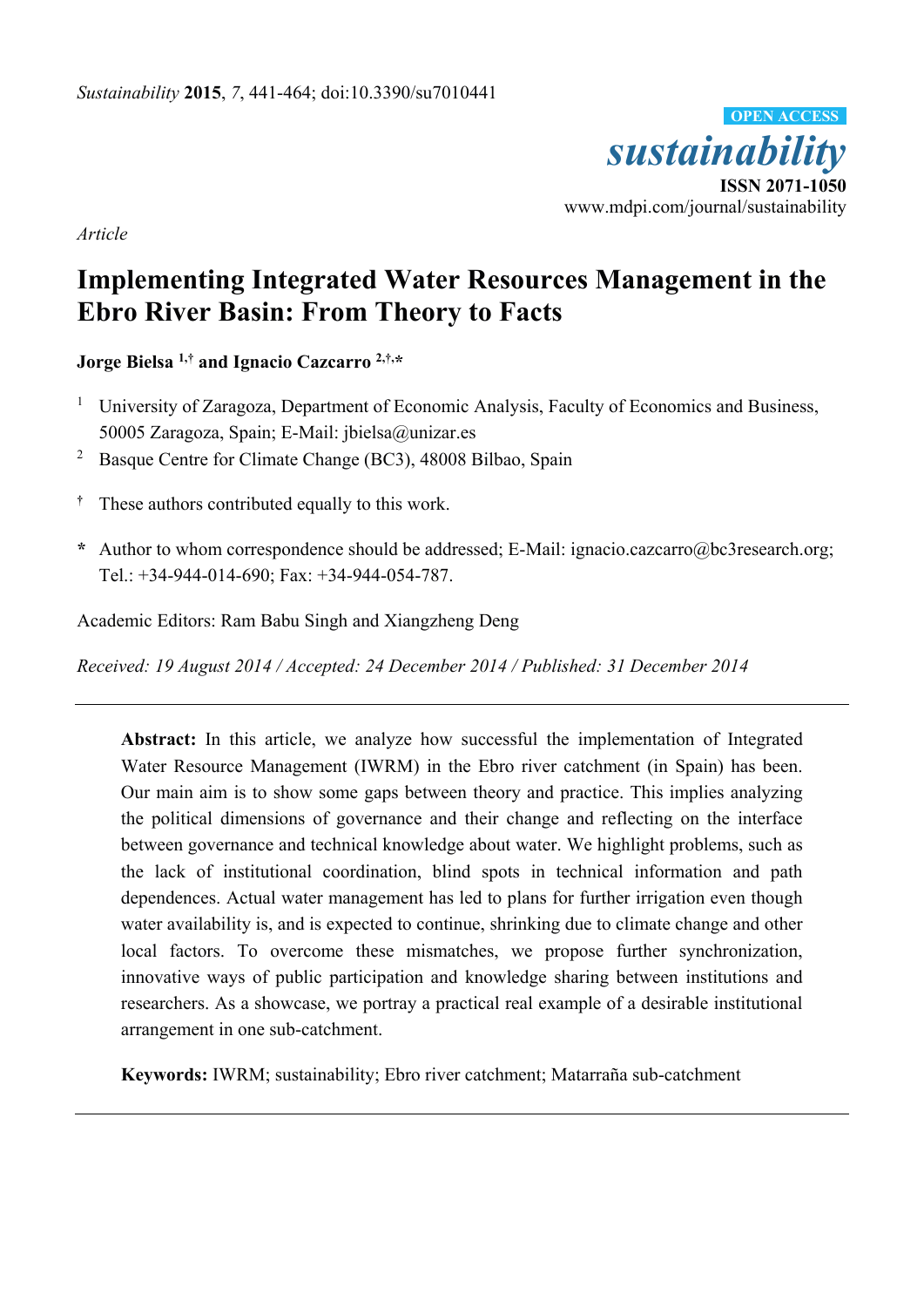#### **1. Introduction**

Nowadays, there is a consensus on the big gap that still exists between theory and practice when it comes to Integrated Water Resources Management (IWRM) [1,2]. Although some studies have found elements of IWRM in some cases (see this Special Issue [3]), the key question is not if this gap exists but whether it is decreasing fast enough [1,4–7]. The Global Water Partnership [8–10] created tools designed to support the development and application of IWRM based on three categories: (a) Enabling Environment; (b) Management Instruments; and (c) Institutional Roles. IWRM principles include: planning for all sources of water; addressing water quantity, quality and ecosystem needs; incorporating principles of efficiency, equity and public participation; and having a multidisciplinary and multiagent approach and sharing of information [7,11]. The implementation process has been described as an iterative spiral of four phases: (1) recognizing and identifying; (2) conceptualizing; (3) coordinating and detailed planning; and (4) implementing, monitoring and evaluating [12].

According to [13], during the last two decades and at the global level, almost 80% of countries have made changes in their water laws. Nevertheless, a new law does not mean that its application and real consequences appear automatically. There are a lot of traditions, inertias, common practices and hysteresis that can easily obstruct the best policy. So, it is necessary to develop a shared understanding of the meaning of the best policies and a specific way of quantifying their results. Due to these difficulties, practical guides have been published, e.g., [14], while other examples of implementation, e.g., in Latin America, can be found in [15].

The Ebro river basin has had a specific water agency for water management since 1926, the Ebro Hydrographic Confederation (EHC), which could be considered as one of the preconditions for a truly integrated management. Though the geographical scale from which water has been governed seems to be adequate, there are also other overlapping institutions and agents that make the actual management more complex. At the continental level, the European Union (EU) enacted a new legal framework in 2000, known as Water Framework Directive (WFD). This directive started the move towards more participative and ecosystemic approaches at river basin level, *i.e.*, it is the entrance gate of IWRM into the former legal and institutional framework*.* Since all the EU members had to adapt their legal framework to WFD tenets, it was supposed that this directive would change water management in Spain in the direction of integrated management.

Nevertheless, looking at the horizontal and vertical interrelation with other governance structures [16], we find some contradictions. The organizational structures, the economic incentives and participative dynamics can result in deficiencies in the application of the principles of IWRM even if they are well acknowledged in the basin plans blueprints or in the law that they are supposed to respect.

In this article, we look at these mismatches and try to analyze the level of success of the implementation of IWRM in the Ebro River Catchment. Our aim is to highlight problems, such as the lack of institutional coordination and the difficulties of bringing recent knowledge on Economy, Hydrology and related sciences into daily water resources management. Regarding institutional grounds, we emphasize some inconsistencies between the conventional rigid top-down water policies and the new social and environmental water demands. We want to show, by means of a case study, that an innovative bottom-up institutional arrangement can overcome inertias and conflicts. Following [17], our prior is that there is a wide range of possibilities between the "market" and the "state" dichotomy.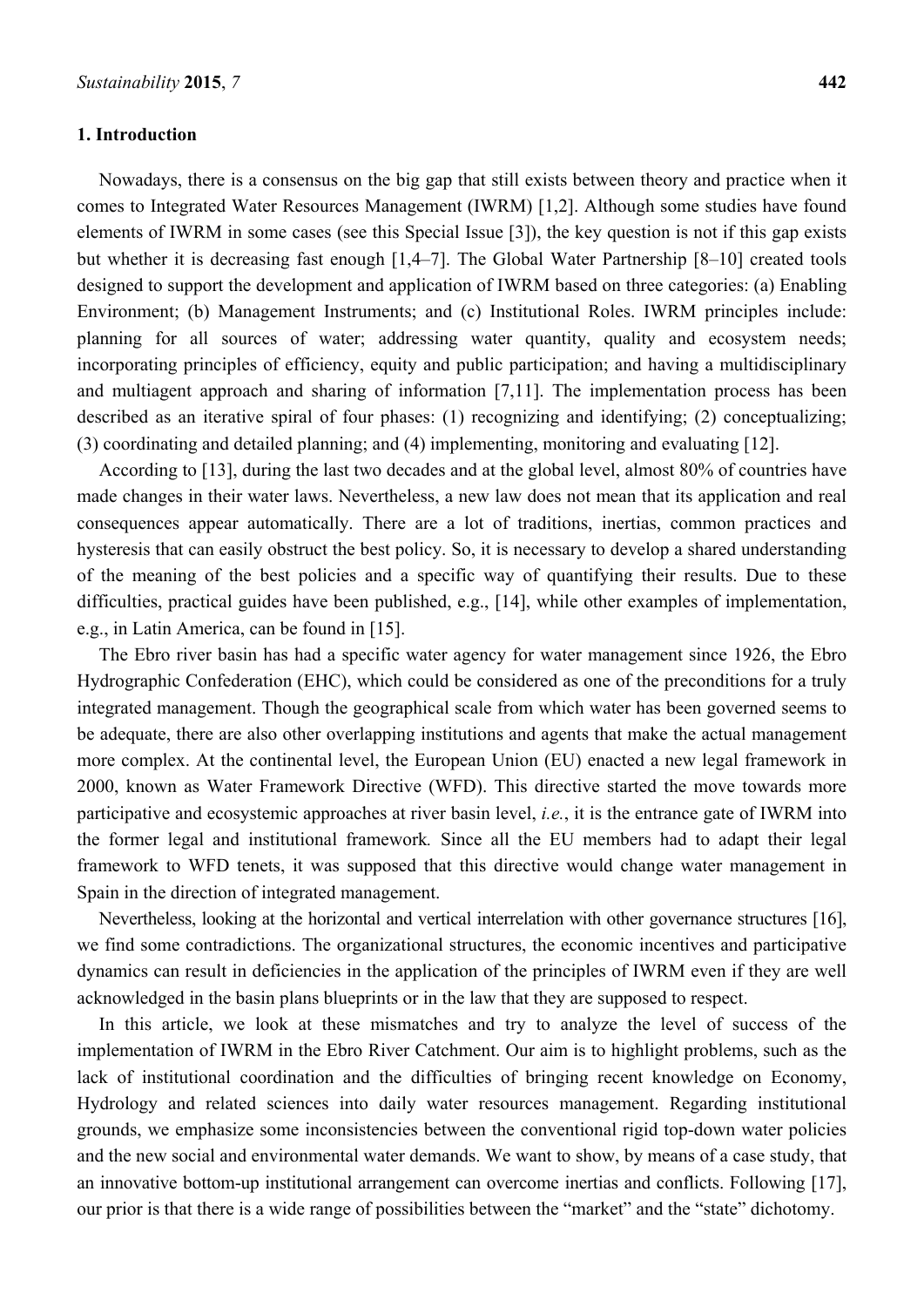Regarding the technical-institutional interface, we highlight the question of expected mismatches of actual water supply and demand under climate change projections and the quantities and qualities considered in current water planning. The main issue is that, following [18], adaptive water management constitutes an effective mitigation measure to climate change. According to [19,20], the impact of reduced water availability in the year 2050 could amount to a welfare loss of \$10,559 million for Spain as a whole. Due to the acceleration of these changes and the continuous flow of new papers and studies, no institution or agency can afford to be disconnected from new insights in natural science research. We will show some clear-cut examples in which such a disconnection is evident.

The remainder of the paper is organized as follows. Section 2 provides the background for IWRM in the Ebro basin looking at the geographical area, climate and institutions. Section 3 presents the main contradictions between actual and theoretical water management. We also provide considerations regarding the allocation rules for traditional *versus* new water uses and their implications on the current institutional framework. Section 4 describes what some researchers and practitioners (e.g., [21]) have suggested might be one of the few cases of the application of, or at least of great improvement towards IWRM in a sub basin, the Matarraña river. This case study aims to be an illustration of the ideas raised in Section 3. Conclusions and future endeavors are presented in Section 5.

#### **2. Background for Integrated Water Resources Management in the Ebro Basin**

The Ebro catchment drains an area of about  $85,000 \text{ km}^2$  in northeastern Spain which climate pattern—considered both inter-annually and intra-annually—follows the typical Mediterranean regime. This means high variances in yearly time series and an average flow roughly halving in summer. Water is also unevenly distributed in space, with much more rainfall at the head of the tributaries than at its mouth in the Mediterranean Sea at Tortosa. One important fact, which is becoming more and more conspicuous, is the clear downwards-sloping trend of its stream-flow at this point. Indeed, this flow has almost halved since the middle of the past century, from around 15 km<sup>3</sup> to the current  $8.5 \text{ km}^3$ . Human activities can only explain half of this marked and worrying trend [22].

Since 1926, a basin agency (Ebro Hydrographical Confederation) carried out water management and planning for the whole catchment. Political decentralization during the last three decades, though, has seen the appearance of a network of Autonomous Communities, which overlaps with the former natural basin framework. The Spanish Constitution established that water had to be managed at State level for the interregional basins (those shared by two or more Autonomous Communities, as is the case of the Ebro basin-green ovals in Figure 1) whereas, for intraregional basins (those framed only in one Autonomous Community), water is managed through the creation of regional water agencies. River basin hydrographical confederations are supposed to be the executive arm of the central administration, through the Directorate General for Water (DG Water), located in the Ministry of Agriculture, Food and Environment (MAGRAMA). Completing the picture, the Autonomous Communities (with growing competencies) have their own water agencies although local Governments have no tradition in planning or management at river basin level. Summing up, recent history has created a complex network of institutions whose harmony is far from easy [23]. On top of this institutional scheme, at least in theory, is the European Union by way of the above-mentioned WFD.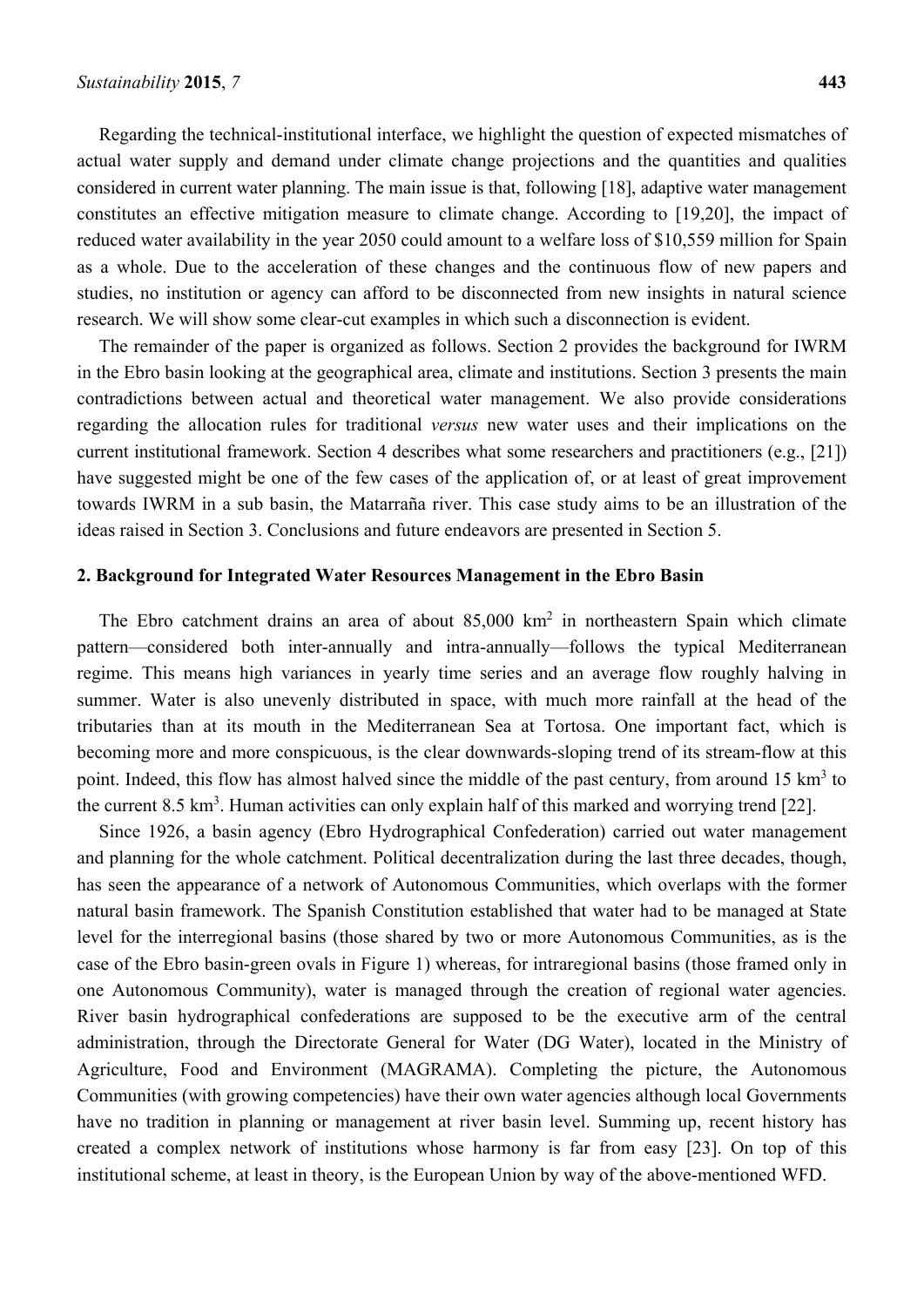

Figure 1. Conceptual map of the agents and interrelationships in the Ebro catchment. (Rectangles represent the described entities constituting the institutional framework of the Ebro basin. The left dotted box contains the type of water users. The upper dotted box, green ovals represent the regions involved in the management of the catchment; the rest of the ovals are examples of adjacent entities (rectangles), those with blue text being examples of the main water plans developed for the basin; Source: Own elaboration.)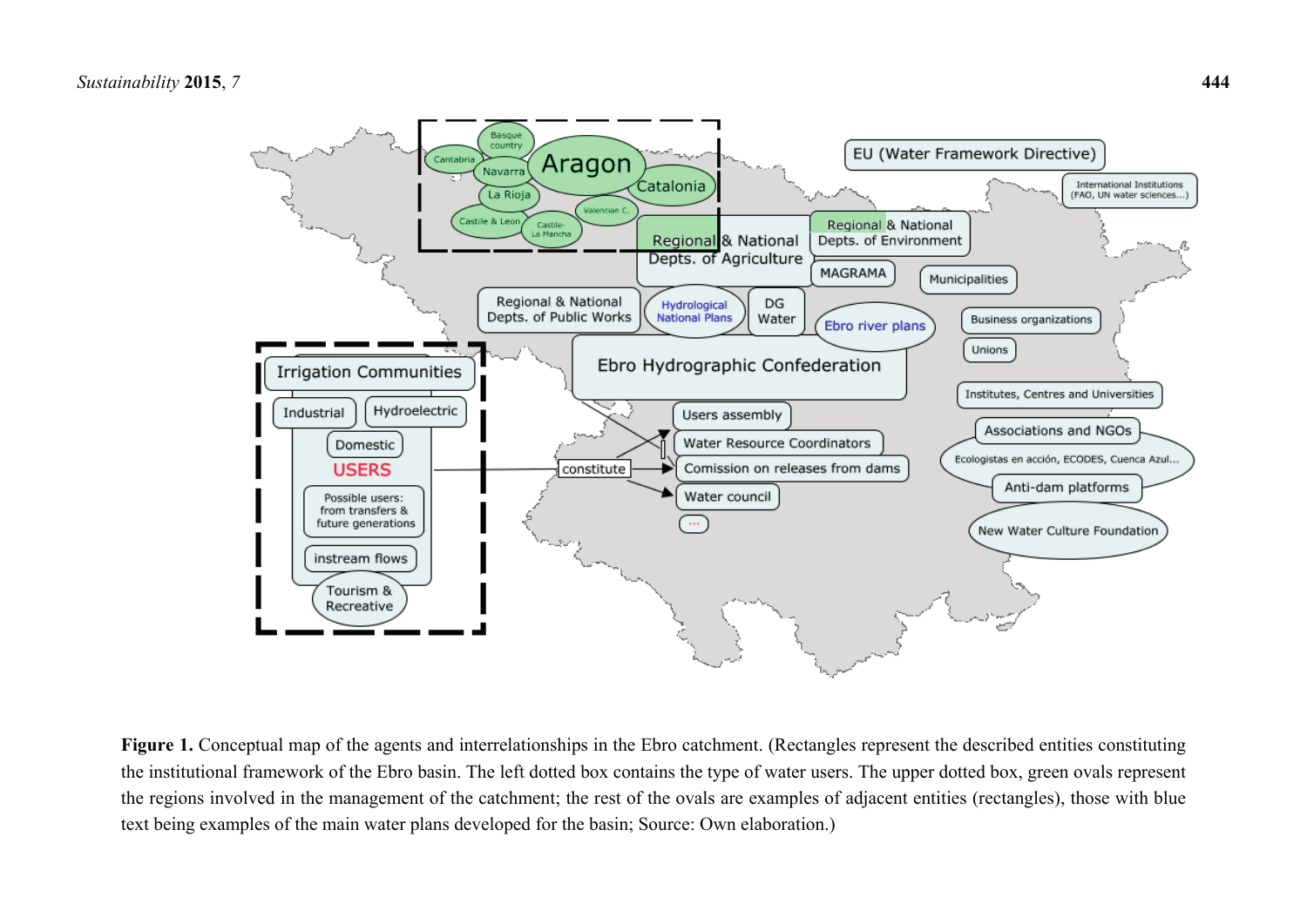In addition to these main agent-institutions, there are several organizations and stakeholders affected (see Figure 1). The size of each item reflects its relative representation in the (Ebro River Basin) Water Council of the EHC, which is the institution that makes and implements the important decisions and plans in a top-down manner.

The Water Framework Directive, although not fully matching IWRM, (see [24]), the Spanish water management law (through article 14 [25]) and the Ebro Hydrographical Confederation plans [26,27]) have statements, guidelines and objectives of integrated water resources management. The Ebro Basin water plan [26] states in its introduction that "In order to increasing the availability of the resource, protecting its quality, saving and rationalizing its uses in harmony with the environment and other natural resources, water planning will be guided by criteria of sustainability in water use through integrated and long-term protection of water resources, prevention of deterioration of water status, *etc.*". Appendix 5 of the document, explicitly mentions the Global Water Partnership and the Second Report of the United Nations Development on Water Resources.

Furthermore, in the Ebro River Basin, a few experiences consistent with the approaches introduced by the Water Framework Directive (WFD) existed although not planned under an IWRM at river basin level, and a few others have been created afterwards [28].

The question that we want to deal with in the next section is whether all the statements above are more than merely a case of empty words and whether the experiences are coherent with IWRM.

#### **3. Three Categories of Challenges for an Effective Application of IWRM in the Ebro Basin**

In this section we present the key challenges in the three categories of the Global Water Partnership [8–10] tools to support the development and application of IWRM in the Ebro basin. These three categories have to do with (i) the capabilities of accomplishing an ecosystemic (multidisciplinary, accounting for new scientific challenges) approach; with (ii) management instruments that enable moving from partial to total cost recovery; and with (iii) achieving high levels of participation and institutional coordination between the agents/stakeholders involved. Our hypothesis is that only by advancing in these three dimensions will an integrated water management be accomplished. The empirical evidence and theoretical base come from the list of papers we compile for each aspect we want to highlight.

# *3.1. Ecosystemic Approach: Water Supply, Demand and Climate Change*

Below, we present, analyze and discuss studies and data on the supply and demand of water, mainly collected from several databases and Geographical Information Systems of the Spanish Ministry of Environment, the EHC and an integration of other works' projections on future water demand [29–36]. The quantity and quality of water resources are interrelated aspects, and in this way have been considered in the basic representation of Figure 2. There we plot the yearly run-off (for simplicity only the information of those points with more than  $1 \text{ km}^3$ ), which is located essentially along the central Ebro River running from the northwest to southeast. We also show water demand by water type, storage capacity and land cover of the Ebro catchment. The main purpose of the figure is to give an insight of the importance of the irrigated land surface (in orange). This irrigated land, much more than urban requirements (in red); explain the water demand increases in the basin. On the supply side, the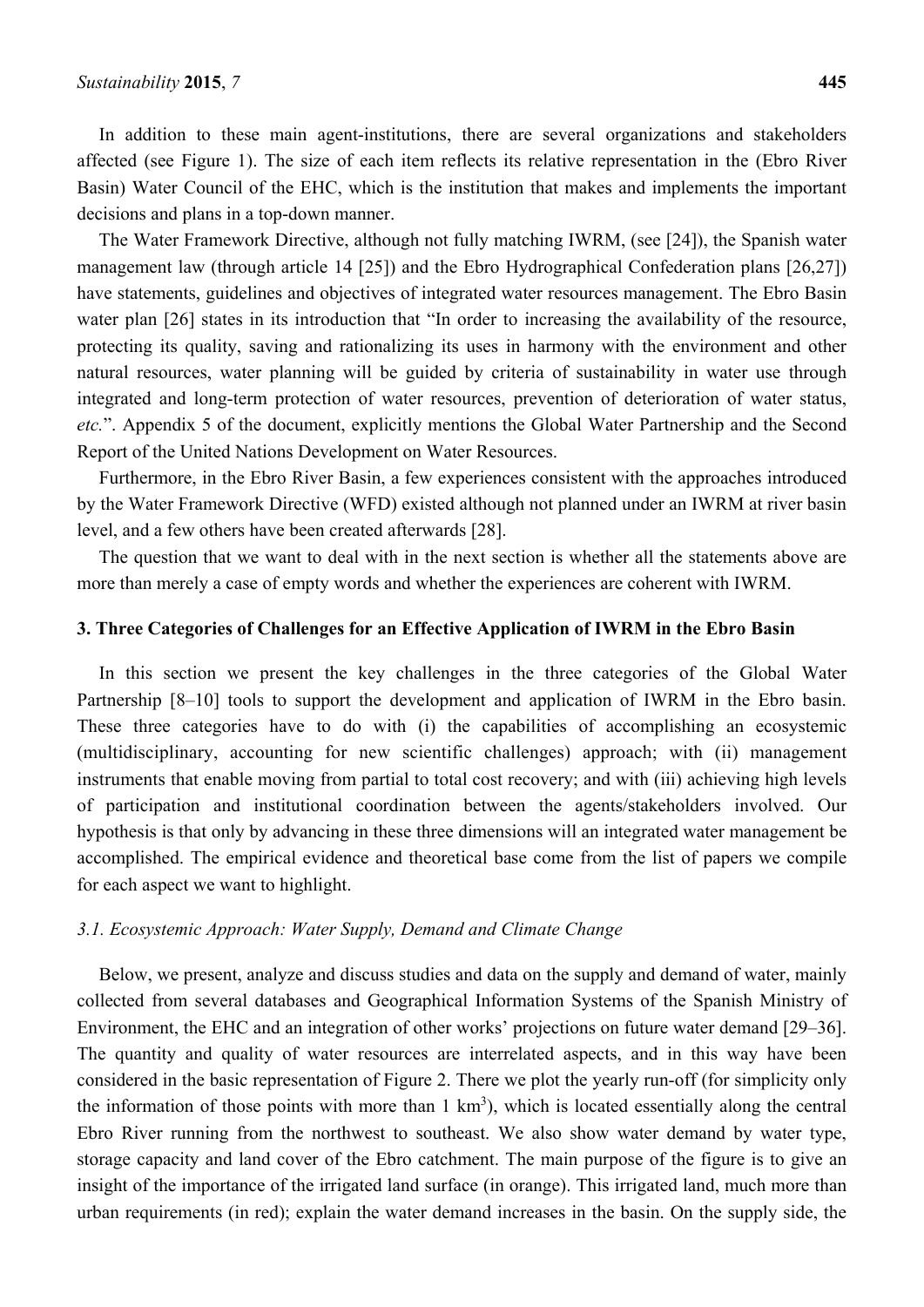growing natural vegetation (in green), especially where the rivers get most of their water, explain a part of the above-mentioned decrease in the yearly run-off at the river mouth in Tortosa. Agricultural water demand is very high in terms of green water (precipitation that does not form part of surface water flows but is directly or indirectly returned to the atmosphere, shown by the green bar) and even higher if we consider grey water (grey bars). These bar graphics, which are provided by Water Resource Coordinators (juntas de explotación in Spanish), show how blue water (blue bars between the grey and green ones) and domestic water consumption (pink) are much smaller.

Let us explain the previous general view in more detail. The annual flow from the mouth of the Ebro River into the sea at Tortosa has noticeably decreased from the levels of the mid twentieth century. These reductions imply an increase in salinity, a decrease in nutrients and sediments, and threats to flora, fauna and ecosystems, noticeably endangering the sustainability of the Delta [37,38]. Recent studies on water supply in the Ebro catchment have made new forecasts about water availability under different future climate change scenarios. Chavez-Jimenez *et al*. [39] characterizes the behavior and sensitivity of water resources in relevant Spanish basins under the impact of climate change. [40] identified potential water scarcity across the Ebro catchment whilst [41] points out that if irrigated areas increase by 50%—as the new Ebro Basin Plan [42] puts forward—there is not enough water in the basin to meet such a demand. According to [30], water resources could decrease by  $25\% - 35\%$ at the 2050 horizon in the Ebro valley and by 15%–20% in Pyrenean sub-catchments (in the lowest part of the range of forecasts). Finally, [34] estimates a reduction in contributions of 5%–15% and explores several measures to help reduce the basin's vulnerability to climate change.

Furthermore, we know from [43] that reductions in the availability of water that cannot be explained either from the demand side (water uses) or from the supply side (runoff) can be attributed to the growth of natural vegetation as an effect of rural abandonment during the second half of the past century. These findings have been confirmed and estimated in [44–47]. In [22] the authors investigate the economic consequences of such a change in terms of agricultural losses. López-Moreno *et al*. [33] consider both the climate change and re-vegetation, forecasting a striking fall of 30% in 2020–2050 runoff in the case of the Aragon river sub-catchment. With the same consideration, in [48] the declining annual flows of the central Pyrenees are found between 19% and 32%, depending on the studied watershed. Finally, García-Garizábal *et al*. [49] make a climatic characterization of a historical series (1971–2000) and its future projections (2011–2099) for an Irrigation District located in the Middle Ebro valley. They find an increase in reference evapotranspiration and a decrease in precipitation, producing a twofold effect both on agriculture demands and in water supply.

Despite all the above, the current draft of the Ebro Basin Hydrological Plan [26] states that, when the evaluations of the climate scenario prepared by the Ministry of the Environment are not available, a rigid percentage (5%) of the global reduction of natural contributions must be applied. The plan seems to have ignored all the extensive above-mentioned literature for which that reduction for 2050 is expected to be in the range 15%–35%.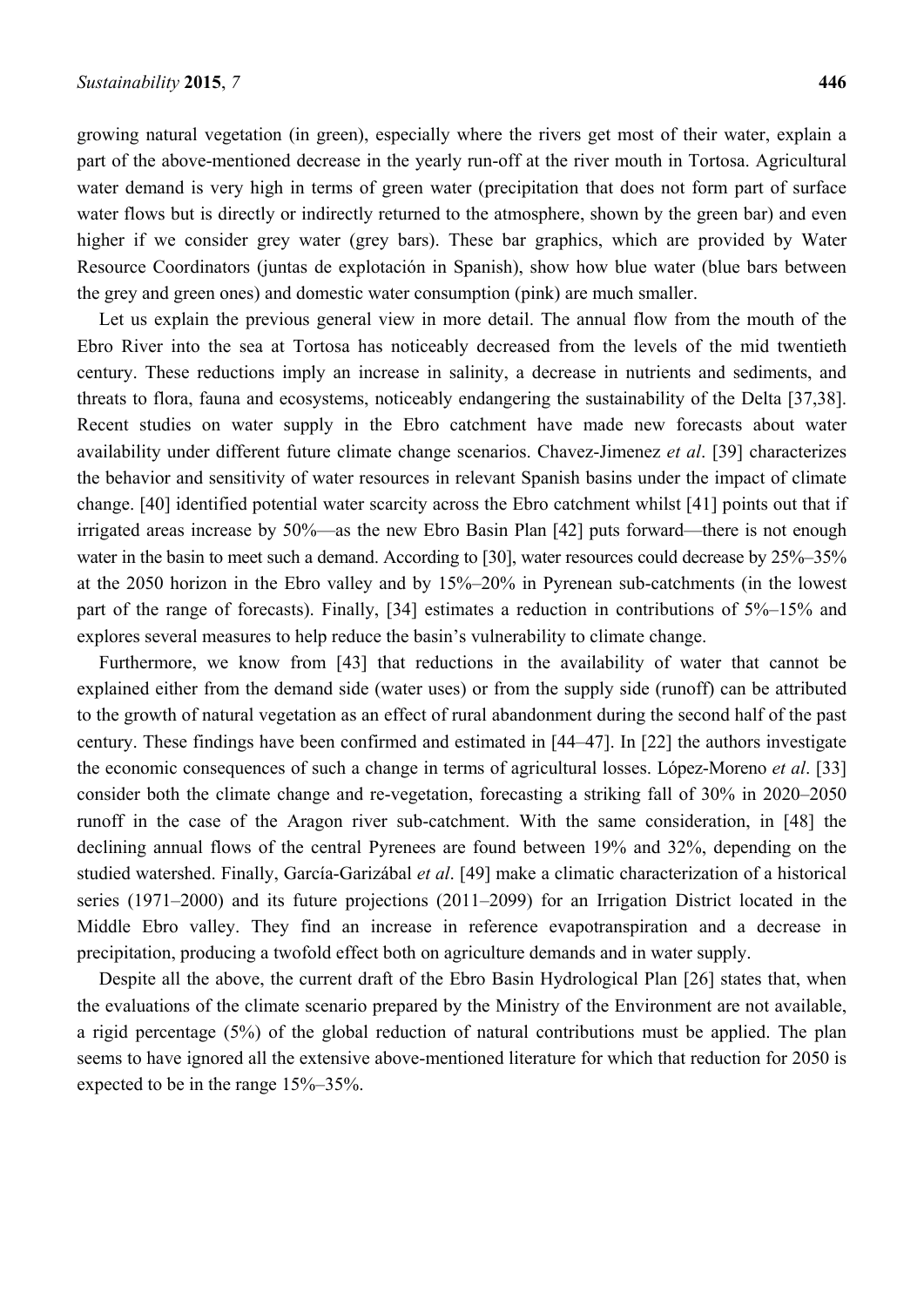# *Sustainability* **2015**, *7* **447**



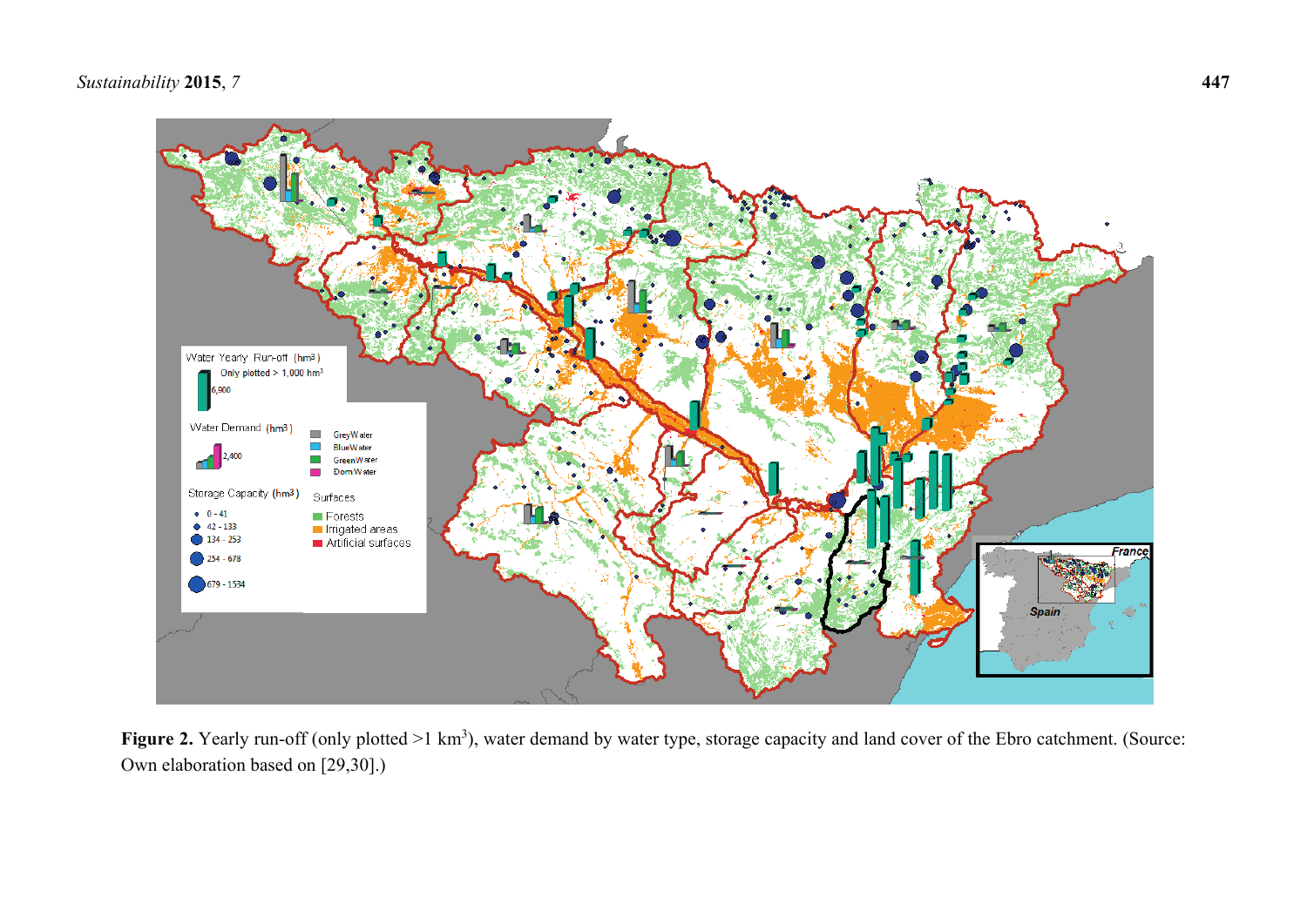

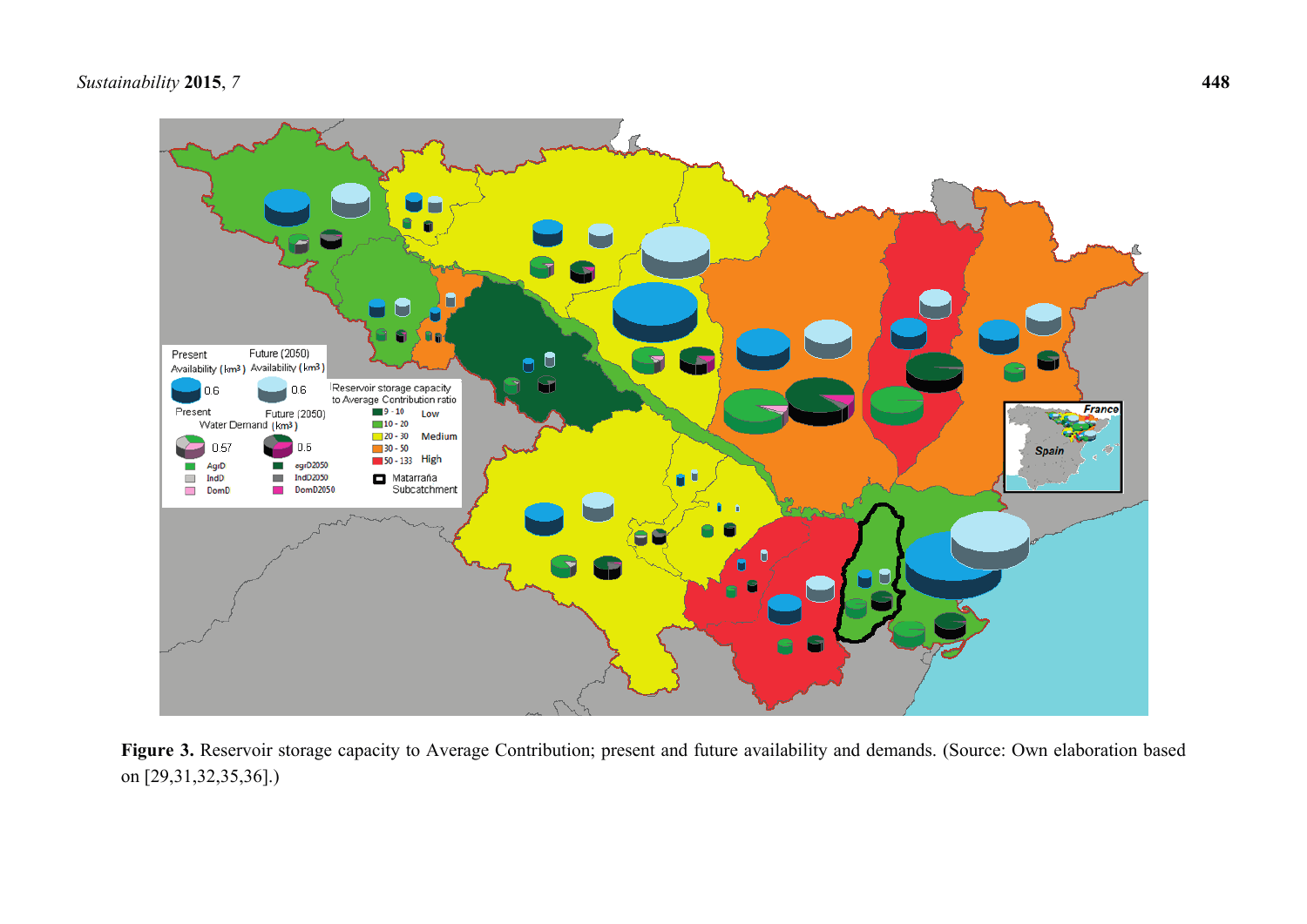Figure 3 summarizes this contradiction in a geographically detailed manner. The three color pies show the current and future water withdrawals (climate change scenarios for 2050 drawn from the above-mentioned literature), distinguishing agricultural (green), industrial (grey) and domestic (pink) demands, those of 2050 being in darker colors, while the reservoir capacity to natural streamflow (1980–2005) ratio is shown by the colors of the Water Resource Coordinators regions. Present potential availability is approximated (with two assumptions. For the current potential, we assume 10% of environmental reserve as [32,35,36]. On the other hand, we assess the future potential is expected to suffer a global reduction of about 25% (depending on the regions, based on [30,48]) due to the expected combined effect of climate change and revegetation. Despite high storage capacity in certain areas, once considered the potential water availability for the whole Ebro catchment, the demands are not easy to meet, particularly in summer. The black contour highlights the southeastern sub-catchment of the Matarraña River, further discussed in Section 4.

#### *3.2. Management Instruments: From Partial to Total Cost Recovery*

Water management basically implies the design and implementation of allocation rules. As we have shown in the previous subsection, it is not expected to be water enough for all the competing users in a future "normal" hydrological year in the Ebro Basin at current water tariffs. In this case, conflicts between traditional users and new ones is not the exception but the rule. These traditional users of available water (*i.e.*, offstream agricultural users and instream hydropower generation) have had the lead in the past. But new needs and agents have been appearing, in general of instream flows uses, such as tourism and recreational activities. The same can be said about the necessary environmental flow regimes, fish propagation and protection, and wildlife habitat.

The system has survived because the necessary investments were paid mainly by the State, the regional governments or the European Commission [50]. For many researchers, the principle of the total cost recovery is one of the main preconditions for a true IWRM. Indeed, this is one of the keystones of the WFD [51]. This European legal body clearly states that water costs should involve counting not only the infrastructure construction, maintenance and management costs but also the environmental and the so called resource costs (opportunity cost), that is to say, the welfare loss due to the best alternative use.

The European Commission has recently launched a warning call [52] on the poor incentives for water consumption reduction of current tariffs. Furthermore, there is abundant literature pointing out that a change should be made on the water pricing front. We can cite here the contributions of [53,54]. Among the solutions to meet water supply and demand, some authors have proposed new calculations for water pricing based on its local scarcity (resource opportunity costs) as in the recent papers of [55,56].

Some of the above considerations have been taken into account in the preambles and in the "literary" section of the draft of the Ebro Basin Hydrological Plan. But few of them appear when it comes to the establishment of actual water tariffs. In general terms, water tariffs remain a means of recovering part of the financial costs associated with water provision, whilst there is no trace of pollution externalities or scarcity costs in the calculations, whether theoretical or practical, of the final water tariff. In other words, the current legislation and Ebro river plans on tariffs, more precisely, the water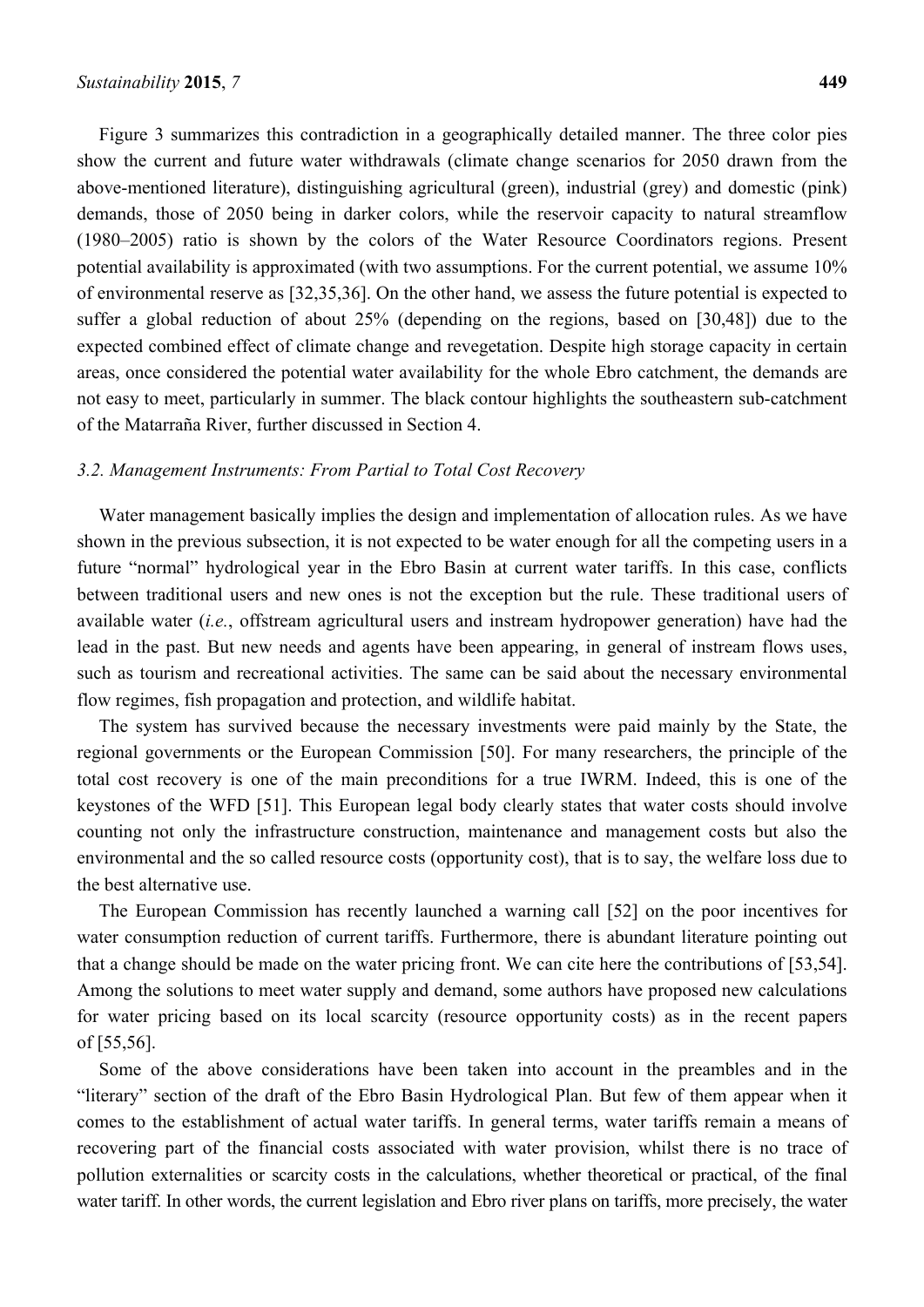control tariff and the water utilization tariff (see [25,27,57–60] for their description and summary), do not include the concepts of environmental costs and resource costs that the WFD requires to be included, estimated and recovered [51].

### *3.3. Institutional Roles: Participation and Institutional Coordination*

It is clear that participation and institutional coordination are becoming more common all over the world. An updated review of this issue can be found in [61]. At the same time, there is some empirical evidence that IWRM processes promote the necessary institutional changes to improve the water allocation system. Some researchers highlight the great challenge of getting diverse water users across entire watersheds to agree on new policies and institutional structures [62]. Collective action with multiple and diverse actors increase transaction costs, *i.e.*, of negotiation, bargaining and searching for solutions, which are known to hinder institutional change [63–66].

This situation is complicated even more by the fact that it is not just the water sector that is involved in political and management choices, but also the sectors of agriculture, industry, energy and the environment [1]. Well-established interests may fight to avoid altering their historic paths and preferences for water allocation [67–69]. In the Ebro catchment, there are many of these path dependences that create frictions or slow down the speed of the changes.

According to [70] integrated water resources management must be achieved gradually. In the case of Spain, facing water management challenges has entailed, in some sub-basins, relatively innovative solutions, which, together with the current economic crisis, might be seen as a window of political opportunity for institutional change [54,71,72].

However, the current draft of the Hydrological Plan of the Ebro Basin [26] does not seem to incorporate these innovative solutions. There is a formal participative process in the preamble and some room for different stakeholders to express their points of view, but the plan is elaborated and, more importantly, decided, through the centralized institutional framework described in Section 2, that is, by the majorities and power shares of the current Water Council. This top-down procedure is not conducive to incorporating the different aspects described above.

For the Ebro basin as a whole, in order to have a real integrated management, it is necessary to bring together all the existing scientific knowledge, to introduce economic instruments, which account for the scarcity value and externalities, and to facilitate negotiation processes through new institutional designs. In other words, to count on the real participation of new agents and researchers both as providers of critical information and as new players in the bargaining process. Only then, can the long-term plans achieve the continuity and credibility that [73], amongst others, calls for. But this could well be just another big statement without any real content. In order to avoid this, we are going to describe the elements and the process carried out, almost spontaneously, in a sub-catchment of the Ebro basin as an example. The focus on this small sub-catchment is intended to serve as a positive example of what we recognize as a relevant IWRM process and outcome.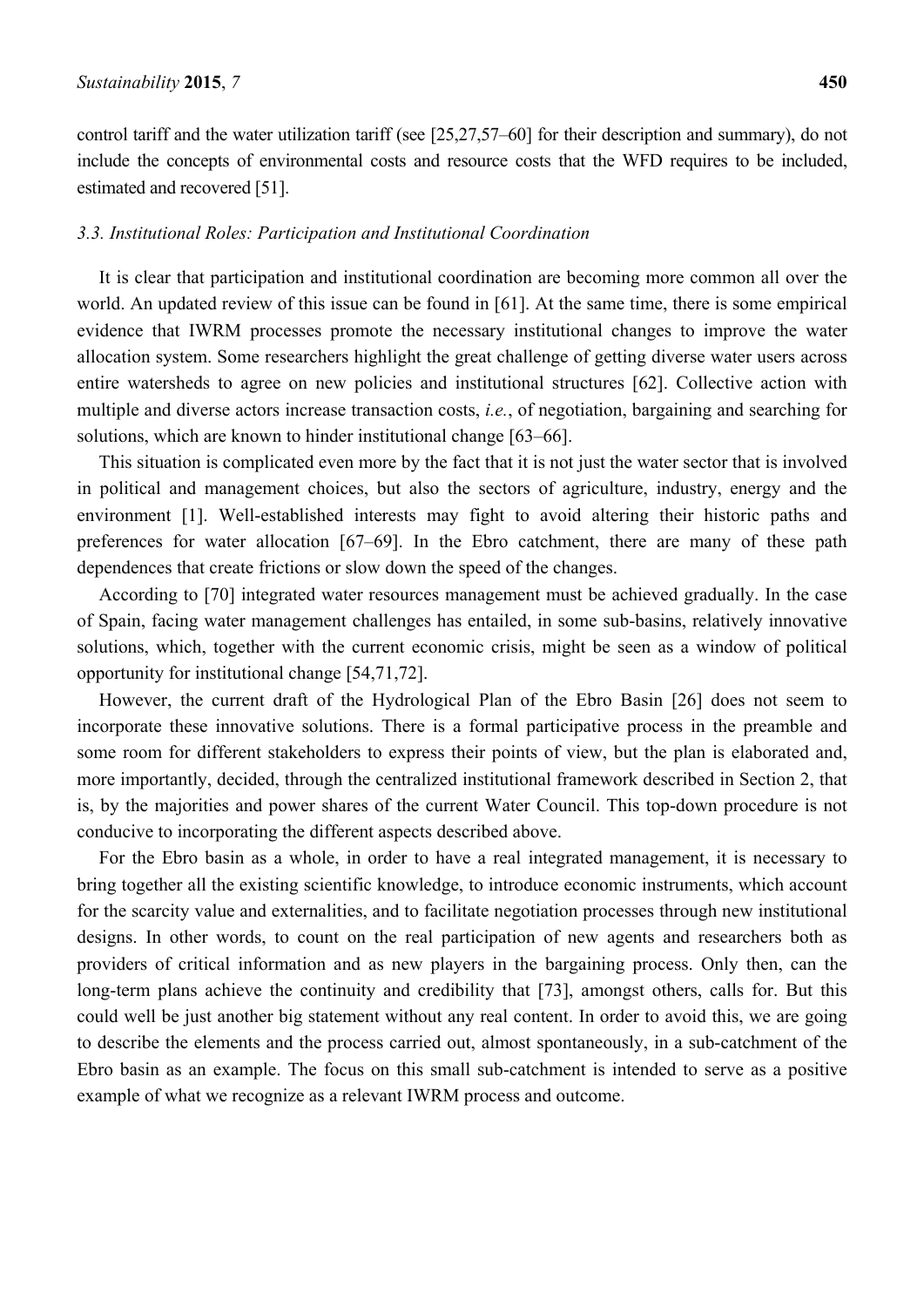#### **4. An Example of an Approach to IWRM: The Matarraña Sub-Catchment**

Following the excellent report of [21], we can obtain a clear cut picture of the multiple-layer case of the Matarraña river basin agreement signed in 2000. First we describe the subject background and the facts and then the lessons we can draw to illustrate some of the above mentioned ideas.

#### *4.1. Hydrological, Socioeconomic and Institutional Background*

The Matarraña is a southeastern tributary of the Ebro River. Its sub-catchment could be considered a small-scale reproduction of a typical Mediterranean basin, but with slightly milder intra-annual climate contrasts. However, its inter-annual climate patterns are highly irregular, with very frequent drought periods. The Matarraña can be seen as a smaller version of the bigger Ebro River Basin, as we are going to show.

As in the Ebro basin as a whole, the higher Matarraña sub-catchment does not have severe problems of water scarcity. Consequently, several water control and distribution works have been built to secure water for the middle and lower river stretches: a reservoir, two diversion tunnels, and a pumping facility. Furthermore, due to the good quality of the water and the attractive landscape and cultural heritage, rural tourism has been a flourishing source of economic development since the early nineties. As a result, local people have increasingly rejected these projects, which have always been promoted by the EHC. Irrigated land—which accounts for the bulk of water consumption—is concentrated in the middle and lower river basins. The concentration of most of the irrigation-dependent lands in the middle river basin has had the effect of making its users dominant in the institutions representing them. From an environmental perspective, it is worth noting that the Matarraña is considered to be one of the Mediterranean rivers with the most outstanding biodiversity. It is probably one of the best conserved in the Iberian Peninsula, and needs to be maintained by way of the allocation of minimum environmental water flows.

With respect to the institutional framework and its particular interfaces and interactions in this case, the list of water managers and stakeholders include all the institutions mentioned in Section 2 for the whole basin as well as two that are specific to this area, namely, the Central Union of Irrigation Communities (IC) and the social-environmental Association for the Defence of the Matarraña (PLADEMA).

The situation at the end of the 1990s, before the Matarraña Agreement was signed, was that in years of drought, the river did not have enough water to meet urban freshwater, environmental streamflow, livestock and irrigation demands. In the 1998–1999 water year, the drought reached such a level that it triggered a change due to the accumulation of past tensions and contradictions, that is, the weak integration of agents and goals in water management. Let us now turn to the story of the negotiations, which took place, their results in the Agreement and the lessons we can draw in terms of integrated water resources management.

#### *4.2. The Matarraña Agreement: The Facts*

The beginning of the summer of 1998 found the low basin in a critical situation. As a consequence, the demand for a large water project in the middle and lower basin strengthened. Many representatives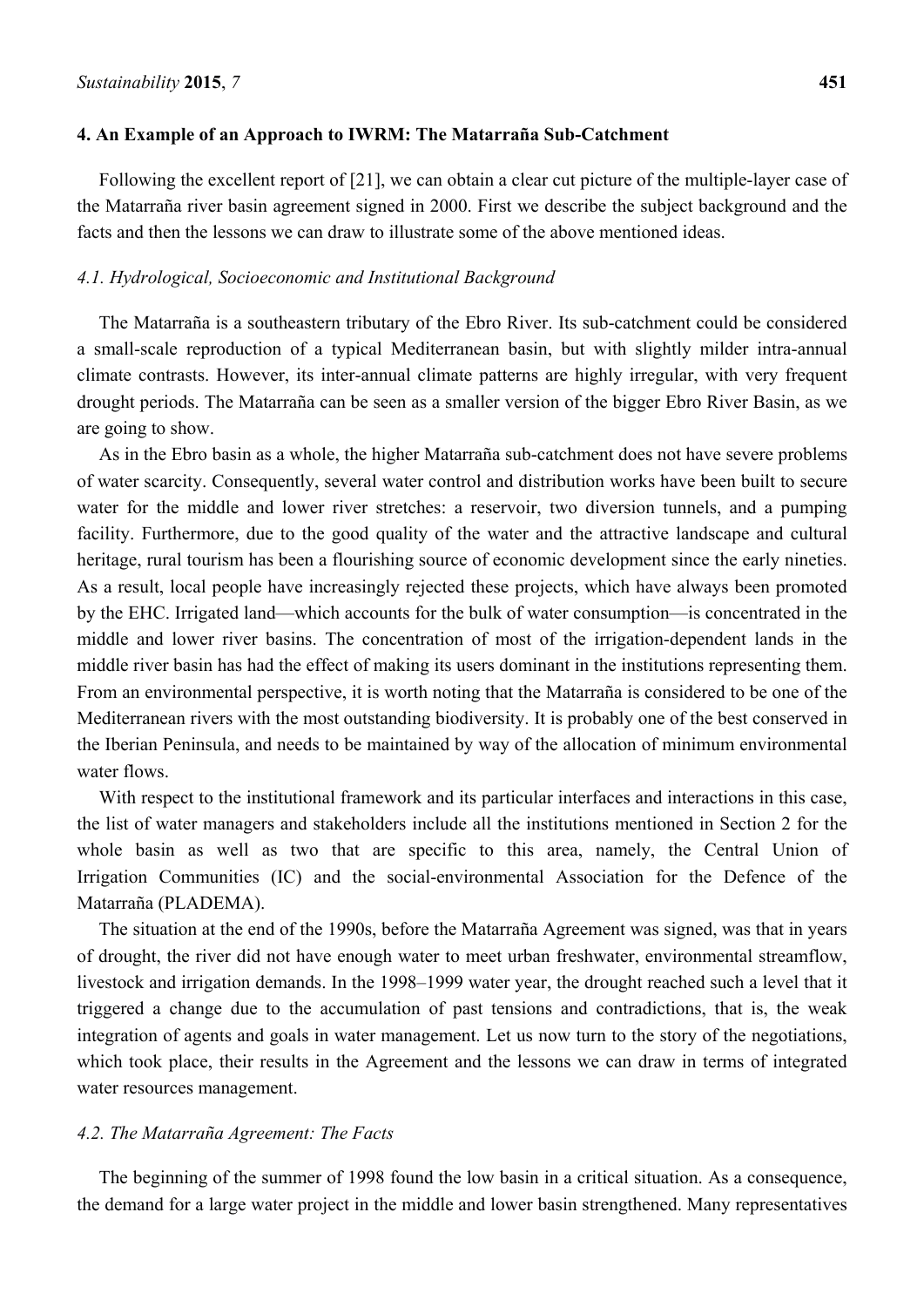of water users (irrigation farmers and some municipalities) supported the construction of the Torre del Compte dam. This contrasted with the point of view defended by PLADEMA, which considered the costs of this project would be too high both economically (project costs and consequences for the tourism industry) and environmentally.

At that moment, the only existing infrastructure for water regulation held less than one third of its capacity and the pumping project was idle because the river had no extra flow. The municipalities of the lower basin, given that they were the last users to receive water from the reservoir, withdrew their support for the Torre del Compte project and expressed a preference for elevating water from the river Ebro. Between 1995 and 1999, the EHC built and started to operate another water pumping solution (from the Matarraña to the Pena reservoir). The EHC also proposed other water provision alternatives, such as the construction of lateral pools.

In summer 1999, water scarcity problems continued and were even harder than in previous years. The persistence of the drought and its harmful effects drove the basin actors to meet and to try to reach an agreement between as many relevant actors as possible. It is worth noting that an NGO, "Ecología y Desarrollo" (Ecology and Development, ECODES) played a key role in organizing, studying, informing, encouraging and coordinating the users in advance of the meetings, leading to an understanding and recognition of each others' views and needs. The commission was then constituted by representatives of the regional government (Diputación General de Aragón, DGA), PLADEMA, the Municipalities of the basin, the IC (farmers), and experts from the universities of Zaragoza and Barcelona. In the meeting, a consensus was reached and the option of two lateral pools was chosen as the best solution. But this bottom-up agreement did not mean anything without the acceptance of the EHC, it being the sole legal authority able to give it due enforcement.

Meanwhile, the Ministry of the Environment announced it would finance some wells in the headwaters of the rivers. The municipalities of the higher basin soon announced their opposition to the project, alleging that it was going to be placed in one of the most attractive natural areas of the basin and that it would also have negative effects on surface waters. Finally, the EHC rejected the project because both the high basin municipalities and the regional government (DGA) opposed it.

Finally, at the beginning of 2000, the municipalities, the IC, PLADEMA and the Ecology and Development Foundation (representing the environmental and conservationist interests and promoting the meeting) reached an agreement that was also supported by the regional government and the ECH. In this way, an example of bottom-up integrated water agreement was already signed and assumed by all the involved stakeholders. Table 1 summarizes the main contents of the agreement:

| <b>Construction of Two Lateral Pools Fed with Water Diverted from</b>    |  |  |  |  |
|--------------------------------------------------------------------------|--|--|--|--|
| the Matarraña and Ebro Rivers                                            |  |  |  |  |
| Environmental preservation of the whole Matarraña river bed              |  |  |  |  |
| All parts reject the wells in the higher basin                           |  |  |  |  |
| (and anywhere else if there is no social agreement)                      |  |  |  |  |
| Possibility of a definite solution for water regulation within the basin |  |  |  |  |
| (Torre del Compte dam) remains open.                                     |  |  |  |  |
|                                                                          |  |  |  |  |

**Table 1.** Matarraña water agreement content: means and conditions.

Source: Own elaboration.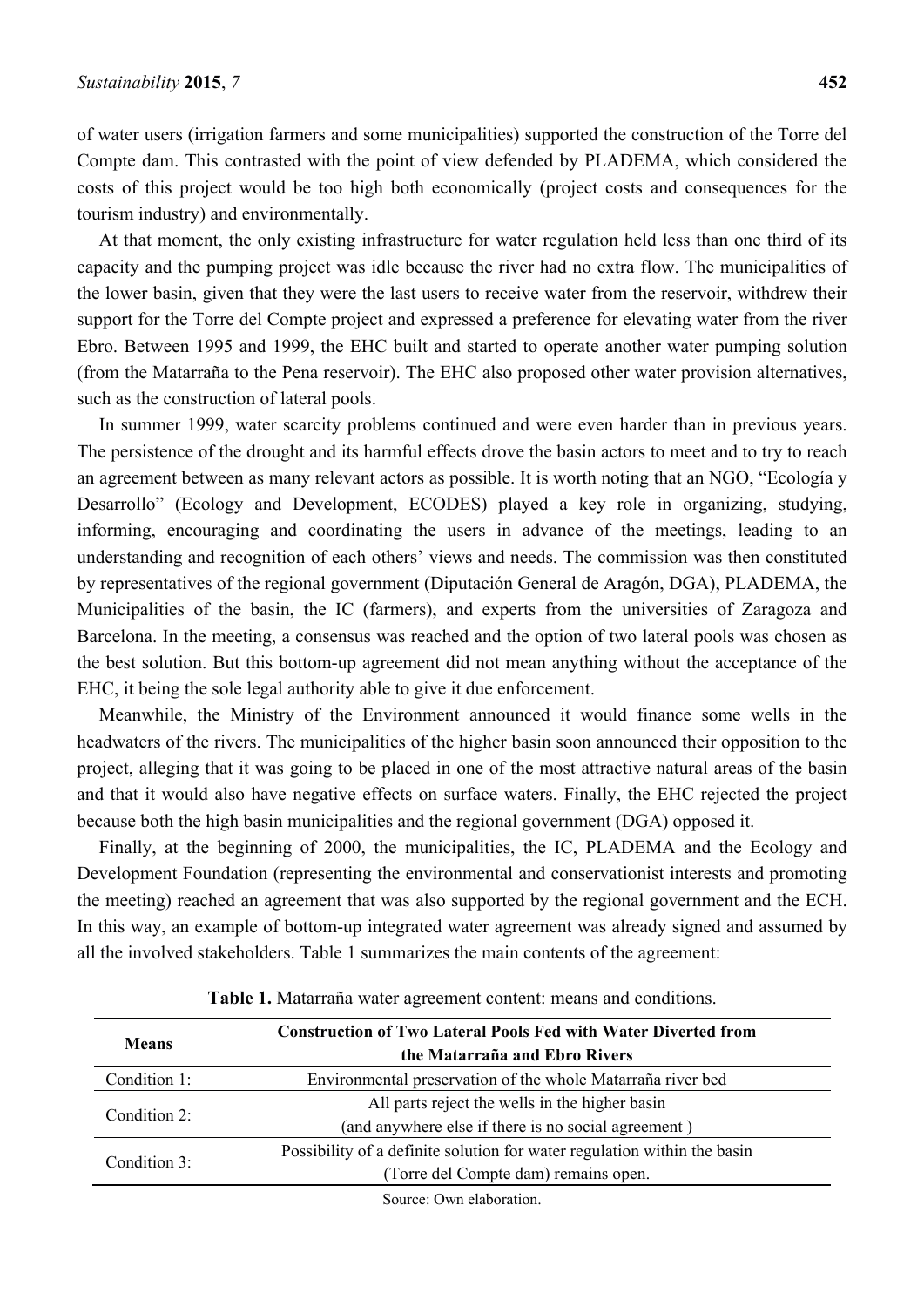The importance of this agreement is not in the selection of the most suitable infrastructure to manage water, but in that it manifested a change from a disconnected to a more integrated institutional design. The agreement was signed by practically all the actors operating at the river basin level and, for the first time, a shared perception and definition of the problem was expressed: the river is the axis of the Matarraña river basin and its preservation is a condition to guarantee social and economic development. No doubt, the severe drought sparked this transition, but climate conditions alone cannot explain how this real change in terms of integration of visions was achieved. In fact, drought periods are a characteristic of Mediterranean climate and there had been similar situations in the past. This process had more to do with uniting a comprehensive network of actors in order to understand each other's problems and views and with the reports from both the involved and independent agents.

## *4.3. A Final Comparison of the Theory and Facts of IWRM in the Ebro and Matarraña River Basins*

The literature on "bottom up" and "scaling up" management and on "demonstration projects" is extremely abundant. We can find it referring to general problems (e.g., recently [74–79]) and to the specific case of water management (e.g., [80–87]). As indicated above, many studies on IWRM have also stressed mismatches between theory and practice (e.g., [88–91]) and how a particular case could represent innovative insights or "good IWRM practices". Table 2 is a short guide to the theories and facts with respect to the three categories of IWRM: (a) Enabling Environment, which we extend to Ecosystemic approach; (b) Management Instruments; and (c) Institutional Roles. It is not intended to be a comprehensive compendium of the contents of all the above papers; neither does it reflect all the applications of these theories (facts). To sum up, we use the case of the Matarraña sub catchment agreement as a natural experiment to identify lessons that can be scaled up and applied to larger basins.

Regarding to the Ecosystemic approach (a), we find that the Matarraña experience allowed the participants to learn from the state of the art literature about the environmental and social costs as well as benefits of infrastructure works and about long-term water supply and demand in Mediterranean ecosystems. All this was possible because of the participation of a wide range of independent experts who attended the meetings and carried out complementary activities, such as preparing technical reports warning of the damage that the construction of water infrastructures could cause in the Matarraña basin. They also identified the need to modernise irrigation systems and they organised workshops and conferences. As explained in the first subsection of Section 3, this ecosystemic approach is not taken into consideration by the new Ebro Basin Plan.

With respect to Management instruments (b), it is evident that this experience does not provide any specific lesson. None of the concrete agreements question the way in which water is allocated or propose an alternative way of managing the competing demands. This is the biggest blind spot and the weakest point of the agreement. The same could be said about the management instruments at the Ebro catchment level, as we have shown with the compiled literature about the subject in Section 3.2. The slightest change in water allocation or pricing needs a real change in the balance of power around water management. There has not yet been any change in this front from the initial framework showed in Section 2, so the water allocation system has not changed either.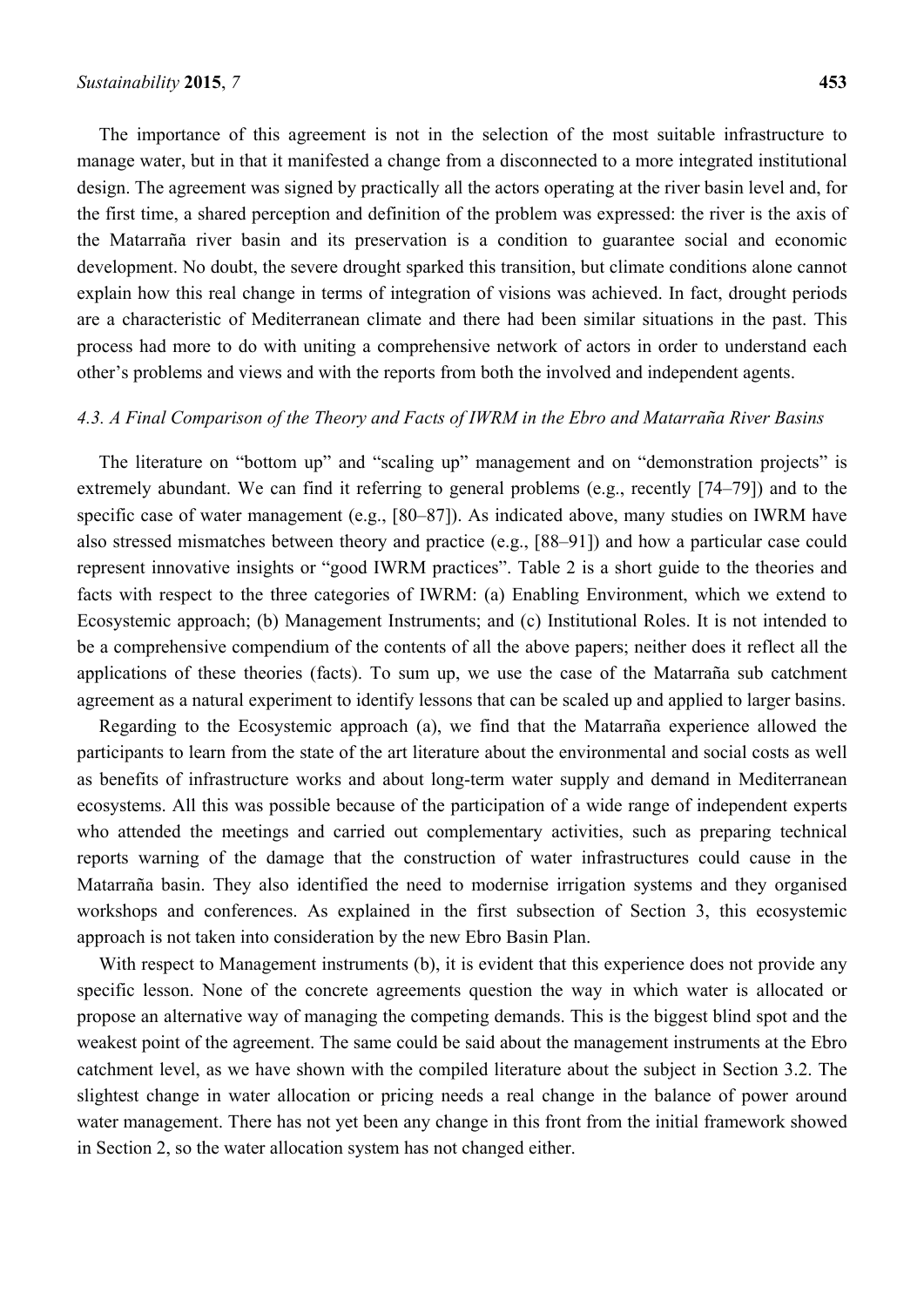|                          |                          | (a) Ecosystemic Approach and<br><b>Scientific Knowledge Consideration</b>                                                            | (b) Management Instruments: Economic<br>(Supply-Demand) Allocation and Pricing                                  | (c) Institutional Roles: Interaction<br>among All Actors and Negotiation                                                                                                                          |  |  |  |
|--------------------------|--------------------------|--------------------------------------------------------------------------------------------------------------------------------------|-----------------------------------------------------------------------------------------------------------------|---------------------------------------------------------------------------------------------------------------------------------------------------------------------------------------------------|--|--|--|
| Theory/<br>law/<br>plans | IWRM <sup>*</sup>        | Integration of various scientific,<br>disciplines, including natural and<br>social scientific knowledge                              | Demand oriented. It stresses the economic<br>instruments and negotiation                                        | Pro-active citizen participation. Institutions<br>collaborating (allowing bottom-up experiences),<br>identifying conditions for collective action for the<br>management of common pool resources. |  |  |  |
|                          | <b>WFD</b>               | Ecosystemic and participative.<br>Introducing River basin districts                                                                  | Economic analysis of water uses, total costs<br>recovery, incentive pricing and<br>cost-effectiveness criteria. | Pro-active citizen participation.<br>Active involvement of interest groups and<br>the public at large in river basin management                                                                   |  |  |  |
|                          | Ebro River<br>Basin Plan | Subject to supra-basin directives<br>(State and WFD) in the preambles.                                                               | Subject to supra-basin directives<br>(State and WFD) in the preambles.                                          | Subject to supra-basin directives<br>(State and WFD) in the preambles.                                                                                                                            |  |  |  |
| Facts                    | Ebro River<br>Basin      | Only supply side approach.<br>No integration with current scientific<br>knowledge in social or<br>natural sciences.                  | Traditional administrative tariffs<br>and fees and water quotas.                                                | Decisions taken by the River Basin Authority<br>(strongly biased towards traditional users)<br>after consultations. Emphasis on supply side<br>instruments and top-down approach.                 |  |  |  |
|                          | Matarraña<br>SubBasin    | From 2000 onwards, with real<br>participation and wide agreements.<br>Scientific experts' considerations<br>were taken into account. | Should be considered.                                                                                           | Commission with representatives of the EHC,<br>regional government, municipalities, PLADEMA,<br>the IC and ECODES. Bottom-up approach.                                                            |  |  |  |

| Table 2. The three categories of Integrated Water Resources Management principles and their theoretical and practical treatment at different levels. |  |  |  |  |  |  |  |
|------------------------------------------------------------------------------------------------------------------------------------------------------|--|--|--|--|--|--|--|
|                                                                                                                                                      |  |  |  |  |  |  |  |

\* Note: There are more, but we have highlighted only some of the most common aspects and international principles that have been agreed in major conferences and summarized in works, such as [24,92].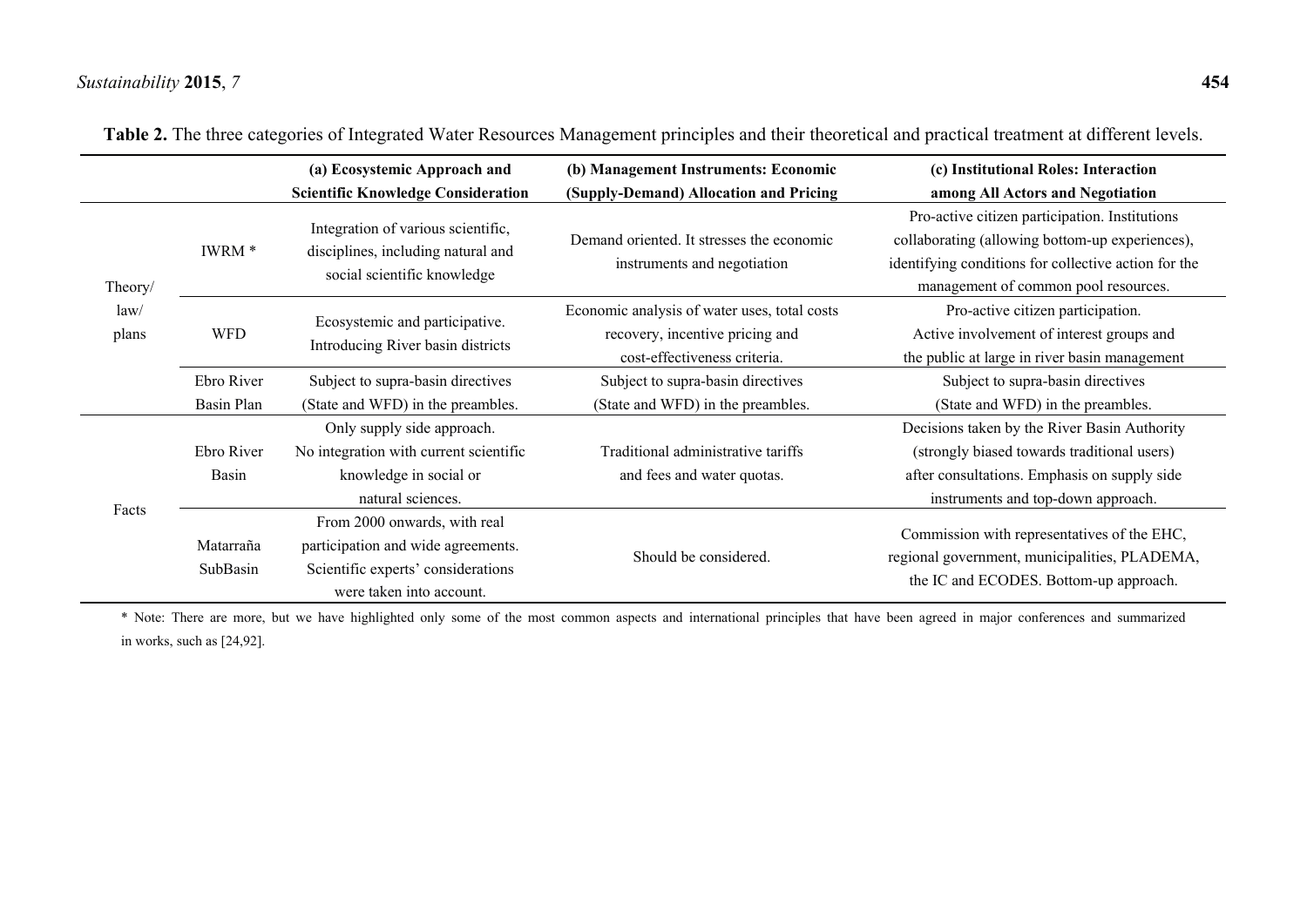The most important lessons can be drawn from the third point Institutional roles (c). The common denominator of all the stakeholders involved in the Matarraña case was their perception of the rigid and outsider nature of the supply side solutions proposed by the EHC. As [93] put it, they found it "questionable to rely on the ready-made solutions or the technical fixes". Later on, the common denominator shifted to the preservation of the river as the keystone of social and economic development of the area. In this way, the change of values and interests initially located in the higher river catchment extended to the rest of the basin. Following [94], we should ask ourselves to what extent this agreement contributed to the achievement of more effective, equitable and sustainable outcomes through the participant's learning, adaption and increased trust. Since the EHC and regional government attended and accepted the final document, its content became part of the water management rules. The main lesson we can draw from the agreement is that the bottom-up procedure allowed a real integration of means and goals. In comparison, the Ebro river catchment lacks a comprehensive representation of the different agents involved in the discussions and planning. Examples of the practical and concrete aspects found useful in bridging the gaps are: (1) In the case of leading institutions of water plans, such as, in this case, the EHC, the necessity of recognizing, encouraging and listening to local demands and meetings, formally and informally; (2) In the case of organizations, such as Non-Governmental Organizations (NGOs), research institutes, universities, *etc.*, taking the role of organizing, studying, informing, encouraging and coordinating the meetings of users for their mutual understanding and recognition; (3) In the case of the meeting agents, formally and informally informing the governing and planning body, such as the EHC of those demands and meetings; (4) In the meetings, allocating time to understand each agent's views; (5) Allocating time to attempting to define a common view and general goal for the river, which ensures its future and that of the agents dependent on it.

The analogous Ebro sub-catchment governing jurisdictions probably could be the ones benefiting the most from these insights given that the types of agents involved are essentially the same, and the challenges are often similar as well. Thinking in the lessons for scaling-up or following a similar process for the whole Ebro basin, it is worth noting that Figure 1 represented almost the same structure of agents identified in the Matarraña case. The main difference might be that the (Ebro River Basin) Water Council is still an advice body and needs to gain in importance for the integration of problem definitions and actors in the policy network.

The initial hypothesis was that only by improving on the three mentioned dimensions, can we guarantee a true IWRM. These observable progresses in two of the three categories in the Matarraña case prove that a bottom-up procedure was more adequate. The fact that, even in years of drought, no more conflicts among users have appeared after the agreement supports this assertion. There is a good case for extending these results across the rest of the sub-catchments of the Ebro basin.

Furthermore, the agreement has proven its soundness and consistency in later years. A renewed agreement was signed by the same actors in 2005 and issued as "Dictamen del Matarraña" [95]. This document essentially contains a renewal of the former agreement with more legal and technical specifications about how water was to be managed and the legal basis under which the Matarraña River was to be protected. The document also contains a preliminary approach to management issues by way of water efficiency in irrigation and water transport. The renewed agreement, like the previous arrangement of 2000, did not include any proposal of change as to how water is allocated or priced.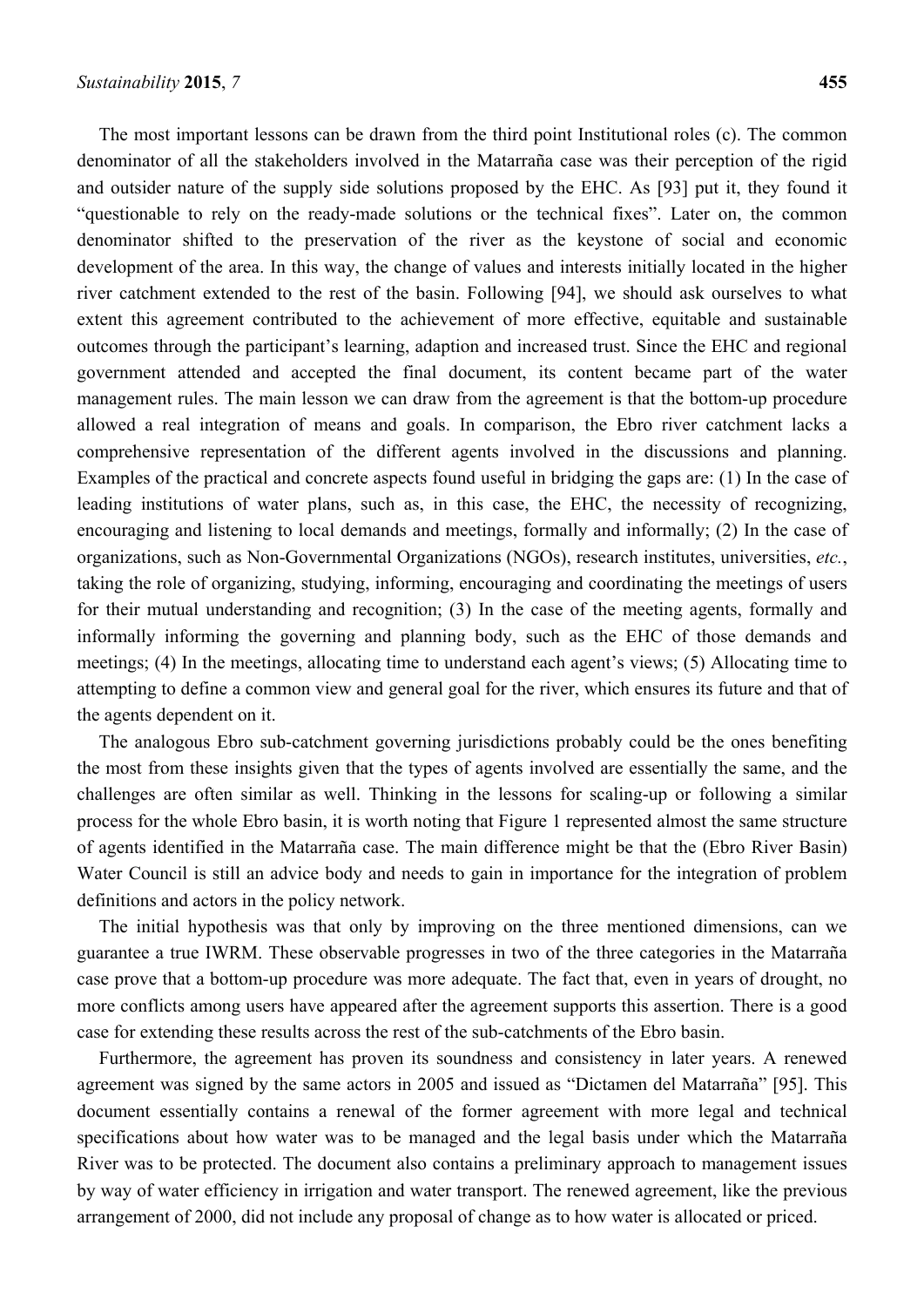Finally, as a way of following and monitoring the real application of the new relations framework, the actors decided in 2009 to create a "River Contract", an institutional figure based on the French water management tradition (see [96]). This figure has no legal authority but constitutes, using the words of [97], a real advance in stakeholder involvement in river basin management and planning.

#### **5. Conclusions**

In this paper, we have tried to show that there is still a large gap between the theory and practice of IWRM in the case of the Ebro basin. It is relatively easy to incorporate good sounding words from speeches and statements of intent into law, but it is costly to do so developing facts and concrete plans.

The long history of top-down state-planned water management in the Ebro basin has allowed the settlement of certain inertia and resistance to change from the interest groups that managed the water for much of the last century. At the same time, new institutions and new needs that overlap with the above have emerged and try to participate in water management. Overall, this resistance to change can be summarized in the difficulties encountered in moving from supply side solutions with rigid administrative allocation of concessions to management models of demand with more flexibility and negotiation.

In this article, we highlight the effects of some of these path dependencies that create frictions or impede the changes from occurring faster in the Ebro catchment. We show that, to avoid this, it is necessary to accept and recognize the existing scientific knowledge in water management plans, to introduce economic instruments which account for the scarcity value and externalities, and to facilitate negotiation processes through new institutional designs.

As a corollary of all the above considerations, one could claim that, to date and in the Ebro basin as a whole, there is no fully integrated management in practice. The integration of new insights from different agents and researchers on the projected changes of availability and demand in a climatic and social change scenarios would result in a more consistent and coherent long-term plan.

To illustrate the necessary transition mentioned above, we describe in some detail the negotiations that took place in a small sub-catchment at the end of the twentieth century. Extreme climate conditions forced a group of stakeholders of the Matarraña sub-catchment to meet and consider with all their consequences the different needs and socioeconomic goals of this specific area. The final agreement, but more importantly, the process that led to it, shows the way to a real integration.

We draw two lessons from the case study. First, we conclude that no integrated management solution can be obtained from just an engineering supply side perspective. General knowledge of all the natural and social sciences must be taken into account. Second, that the move from old top-down to new bottom-up management involves institutional change which in turn, necessarily implies a reduction of the bargaining power of certain deep-rooted groups of interest. Neither of these two conclusions are new and they have been extensively described and dealt with in theory in scientific papers in social sciences (e.g., [98–102]). However, we think that the practical and concrete aspects developed in this article could be useful in resolving these flaws in practice. We have identified the roles for leading institutions of water plans in recognizing, encouraging and listening to local demands; roles for NGOs, research institutes and universities, those of organizing, studying, informing, encouraging and coordinating meetings; and roles for users in the need of understand and recognize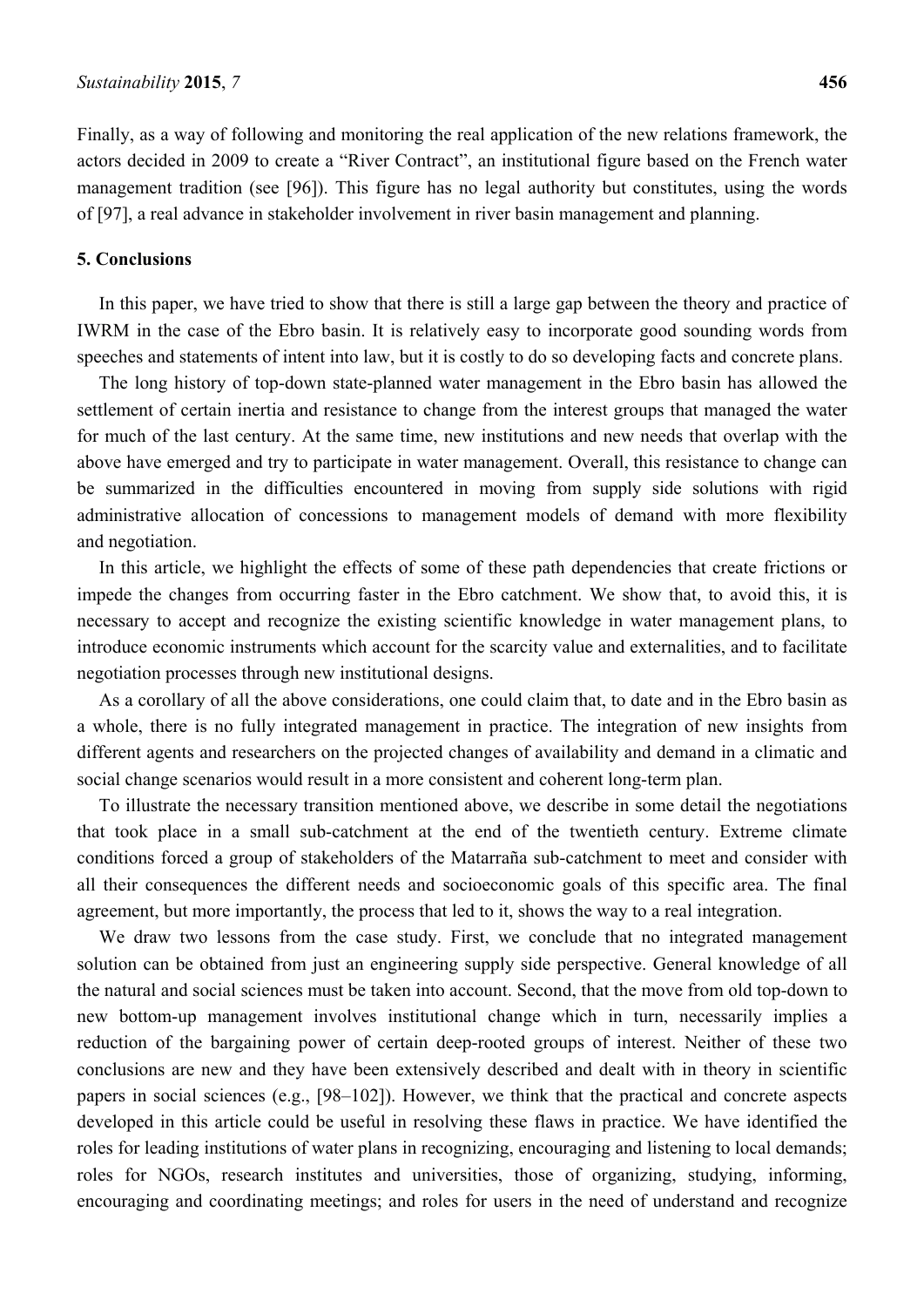other agent's views. As a common goal, we believe that efforts to find common views and objectives for the river and to ensure its future and that of the agents that depend on it have been very positive in the showcase.

#### **Acknowledgments**

We like to thank the editors and the anonymous reviewers for their very useful and constructive comments and suggestions that greatly contributed to improving the final version of the article. Of course, all remaining errors are solely our own responsibility. The authors acknowledge that the research was partially financially supported by the projects of the Spanish Ministry ECO2010-14 929 and ECO2013-41353-P. Ignacio Cazcarro also acknowledges his previous project (Award Number 1115025) of Directorate for Social, Behavioral & Economic Sciences of the National Science Foundation (United States): Impacts of Global Change Scenarios on Ecosystem Services from the World's Rivers. Dynamics of Coupled Natural and Human Systems (CNH) and the present support he receives at the BC3 Basque Center for Climate Change, supported by the DECCMA project.

#### **Author Contributions**

Both authors contributed to the analysis and writing of the paper. Both authors have read and approved the final manuscript.

### **Conflicts of Interest**

The authors declare no conflict of interest.

## **References**

- 1. Biswas, A.K. Integrated Water Resources Management: Is It Working? *Int. J. Water Resour. Dev.*  **2008**, *24*, 5–22.
- 2. Hooper, B. River Basin Organization Performance Indicators: Application to the Delaware River Basin Commission. *Water Policy* **2010**, *12*, 461–478.
- 3. Teisman, G.; Edelenbos, J. Editorial Note on Special Issue on Integrated Water Resources Management. Available online: http://essential.metapress.com/content/y25223112x725771/ (accessed on 24 December 2014).
- 4. AWRA Position Statement: Call for a National Water Vision and Strategy. Available online: http://www.awra.org/policy/policy-statements--water-vision.html (accessed on 24 December 2014).
- 5. Bourget, P.G. Integrated Water Resources Management Curriculum in the United States: Results of a Recent Survey. *J. Contemp. Water Res. Educ.* **2006**, *135*, 107–114.
- 6. Najjar, K.F.; Collier, C.R. Integrated Water Resources Management: Bringing It All Together. *Water Resour. IMPACT* **2011**, *13*, 3–8.
- 7. National Report: Responding to National Water Resources Challenges, Building Strong Collaborative Relationships for a Sustainable Water Resources Future. Available online: http://www.rivernetwork.org/resource-library/national-report-responding-national-water-resourceschallenges-building-strong-coll (accessed on 24 December 2014).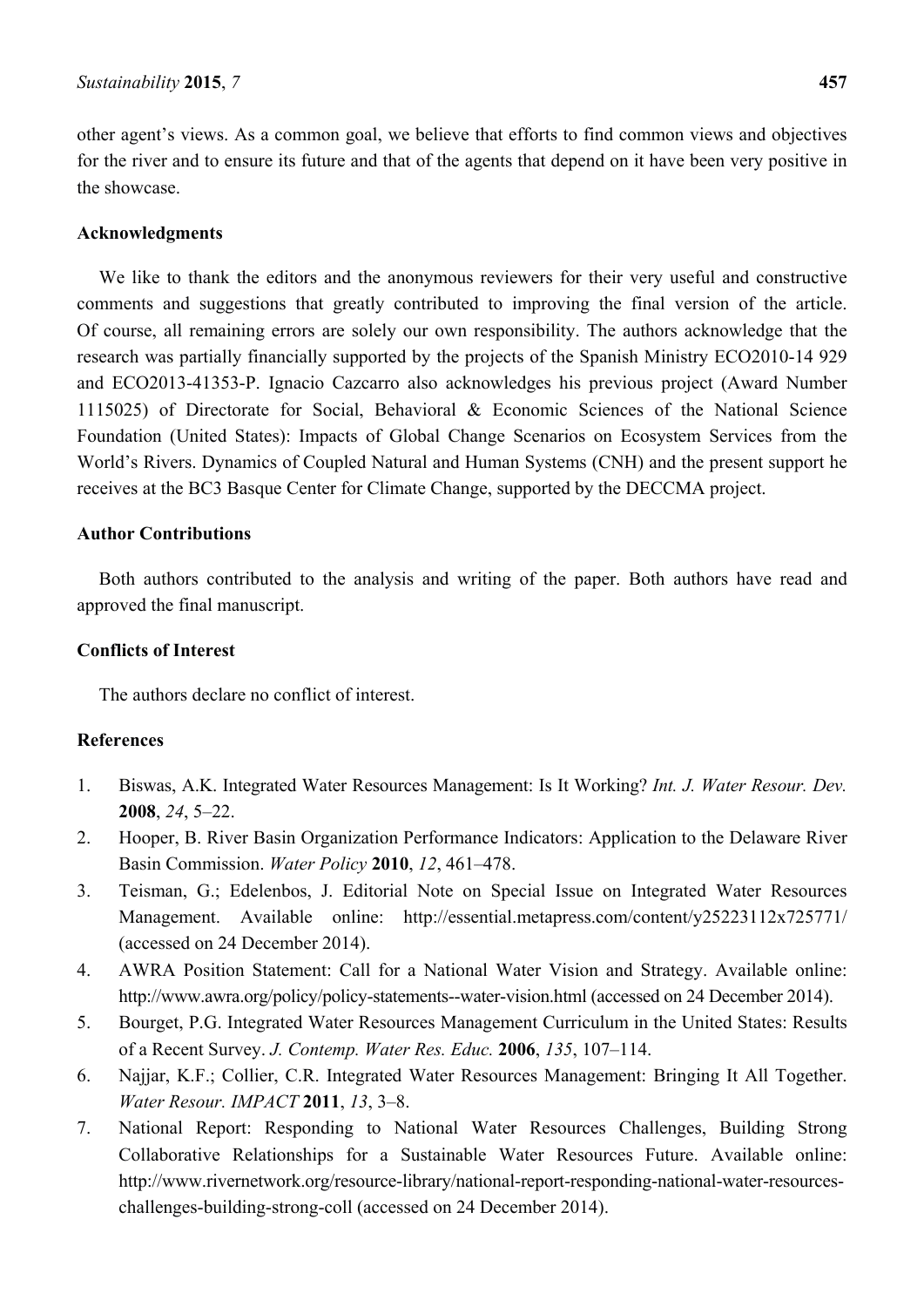- 8. GWP. Rationale for IWRM and the Toolbox. Available online: http://www.gwp.org/en/The-Challenge/IWRM-Resources/ (accessed on 29 December 2014).
- 9. Global Water Partnership (GWP). Main Features of the Toolbox. Available online: http://www.gwp.org/ToolBox/ (accessed on 29 December 2014).
- 10. Global Water Partnership (GWP). Toolbox: List of Tools. Available online: http://www.gwp.org/ToolBox/ (accessed on 29 December 2014).
- 11. GWP. Catalyzing Change: A Handbook for Developing Integrated Water Resources Management (IWRM) and Water Efficiency Strategies. Available online: http://www.un.org/esa/sustdev/csd/ csd13/documents/bground\_5.pdf (accessed on 24 December 2014).
- 12. IWRM Guidelines at River Basin Level—Part 2-1: The Guidelines for IWRM Coordination. Available online: http://unesdoc.unesco.org/images/0018/001864/186418e.pdf (accessed on 24 December 2014).
- 13. The UN-Water Report Status Report on the Application of Integrated Approaches to Water Resources Management. Available online: http://www.un.org/waterforlifedecade/pdf/un\_water\_ status report 2012.pdf (accessed on 24 December 2014).
- 14. A Handbook for Integrated Water Resources Management in Basins. Available online: http://www.inbo-news.org/IMG/pdf/GWP-INBOHandbookForIWRMinBasins.pdf (accessed on 24 December 2014).
- 15. García, L.E. Integrated Water Resources Management: A 'Small' Step for Conceptualists, a Giant Step for Practitioners. *Int. J. Water Resour. Dev.* **2008**, *24*, 23–36.
- 16. Howitt, R. Scale. In *A Companion to Political Geography*; Wiley-Blackwell: Malden, MA, USA, 2003; pp. 138–157.
- 17. Ostrom, E. Beyond markets and states: Polycentric governance of complex economic systems. *Am. Econ. Rev.* **2010**, *100*, 641–672.
- 18. Georgakakos, A.P.; Yao, H.; Kistenmacher, M.; Georgakakos, K.P.; Graham, N.E.; Cheng, F.Y.; Spencer, C.; Shamir, E. Value of adaptive water resources management in Northern California under climatic variability and change: Reservoir management. *J. Hydrol.* **2012**, *412–413*, 34–46.
- 19. Ludwig, R.; Roson, R.; Zografos, C.; Kallis, G. Towards an inter-disciplinary research agenda on climate change, water and security in southern Europe and neighboring countries. *Environ. Sci. Policy* **2011**, *14*, 794–803.
- 20. Roson, R.; Sartori, M. Water Scarcity and Virtual Water Trade in the Mediterranean. Available online: http://ecomod.net/system/files/vwtm2.pdf (accessed on 24 December 2014).
- 21. Subirats, J.; Font, N.; Costejà, M. *Case Study 1: Matarraña River Basin*; Universidad Autonoma de Barcelona: Barcelona, Spain, 2002; p. 68.
- 22. Bielsa, J.; Cazcarro, I.; Sancho, Y. Integration of hydrological and economic approaches to water and land management in Mediterranean climates: An initial case study in agriculture. *Span. J. Agric. Res.* **2011**, *9*, 1076–1088.
- 23. Sánchez-Martínez, M.-T.; Salas-Velasco, M.; Rodríguez-Ferrero, N. Who Manages Spain's Water Resources? The Political and Administrative Division of Water Management. *Int. J. Water Resour. Dev.* **2012**, *28*, 27–42.
- 24. Rahaman, M.M.; Varis, O.; Kajander, T. EU Water Framework Directive *vs.* Integrated Water Resources Management: The Seven Mismatches. *Int. J. Water Resour. Dev.* **2004**, *20*, 565–575.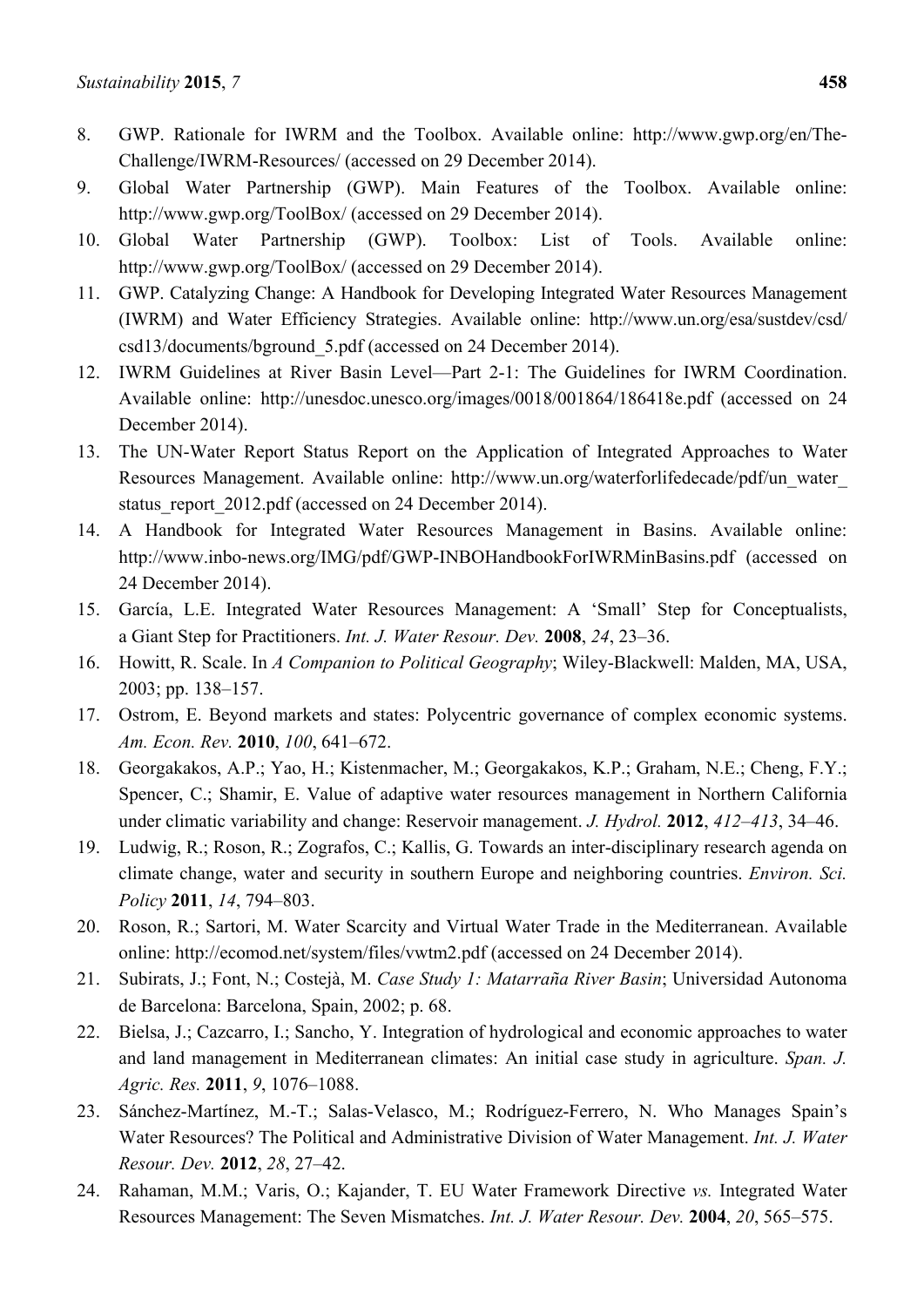- 25. Real Decreto Legislativo 1/2001, de 20 de julio, por el que se aprueba el texto refundido de la Ley de Aguas. Available online: http://civil.udg.es/normacivil/estatal/reals/LAguas3.htm (accessed on 24 December 2014). (In Spanish)
- 26. Plan Hidrológico del Ebro 2010–2015. Available online: http://www.chebro.es/ contenido.visualizar.do?idContenido=14093&idMenu=3048 (accessed on 24 December 2014). (In Spanish)
- 27. Plan Hidrológico de la Demarcación (ciclo 2015–2021) y Plan de Gestión del Riesgo de Inundación. Available online: http://www.chsegura.es/export/descargas/planificacionydma/ planificacion15-21/docsdescarga/DIE\_PHC\_2015-21.pdf (accessed on 24 December 2014). (In Spanish)
- 28. Atwii, M.; Arrojo, P. *Local Government Practices and Experiences in IWRM in the River Basin of the Ebro, Spain*; Foundation for a New Water Culture (FNCA): Zaragoza, Spain, 2007.
- 29. IDE-Ebro: La Infraestructura de Datos Espaciales de la Confederación Hidrográfica del Ebro. Available online: http://iaaa.cps.unizar.es/curriculum/08-Publicaciones-Articulos/art\_2009\_ Mapping IDEEbro.pdf (accessed on 24 December 2014). (In Spanish)
- 30. Milano, M.; Ruelland, D.; Dezetter, A.; Fabre, J.; Ardoin-Bardin, S.; Servat, E. Modeling the current and future capacity of water resources to meet water demands in the Ebro basin. *J. Hydrol.* **2013**, *500*, 114–126.
- 31. Confederación Hidrográfica del Ebro. Ministerio de Medio ambiente y Medio Rural y Marino. Available online: http://www.chebro.es/contenido.visualizar.do?idContenido=3077&idMenu=2237 (accessed on 29 December 2014). (In Spainish)
- 32. MMA. Sostenibilidad y Territorio. Huella hídrica de España. Available online: http://www.magrama.gob.es/es/agua/temas/planificacion-hidrologica/libro-blanco-del-agua/ (accessed on 29 December 2014).
- 33. López-Moreno, J.I.; Morán Tejeda, E.; Revuelto, J.; Gilaberte, M.; Zabalza, J.; Vicente-Serrano, S.M. Water availability and management in the Pyrenees under projected scenarios of climate and land use change. In *1st International Workshop*; San Cristobal de La Laguna: Tenerife (Canary Islands), Spain, 2013.
- 34. García-Vera, M.Á. The application of hydrological planning as a climate change adaptation tool in the Ebro basin. *Int. J. Water Resour. Dev.* **2012**, *29*, 219–236.
- 35. Libro Blanco del Agua en España. Available online: http://www.magrama.gob.es/es/agua/ temas/planificacion-hidrologica/sintesis\_tcm7-28955.pdf (accessed on 29 December 2014).
- 36. Libro digital del agua. Available online: http://servicios2.marm.es/sia/visualizacion/lda/ (accessed on 29 December 2014).
- 37. Ibañez, C.; Prat, N. The environmental impact of the Spanish national hydrological plan on the lower Ebro river and delta. *Int. J. Water Resour. Dev.* **2003**, *19*, 485–500.
- 38. Prat, N.; Ibañez, C. Effects of water transfers projected in the Spanish National Hydrological Plan on the ecology of the lower River Ebro (N.E. Spain) and its delta. *Water Sci. Technol.* **1995**, *31*, 79–86.
- 39. Chavez-Jimenez, A.; Lama, B.; Garrote, L.; Martin-Carrasco, F.; Sordo-Ward, A.; Mediero, L. Characterisation of the Sensitivity of Water Resources Systems to Climate Change. *Water Resour. Manag.* **2013**, *27*, 4237–4258.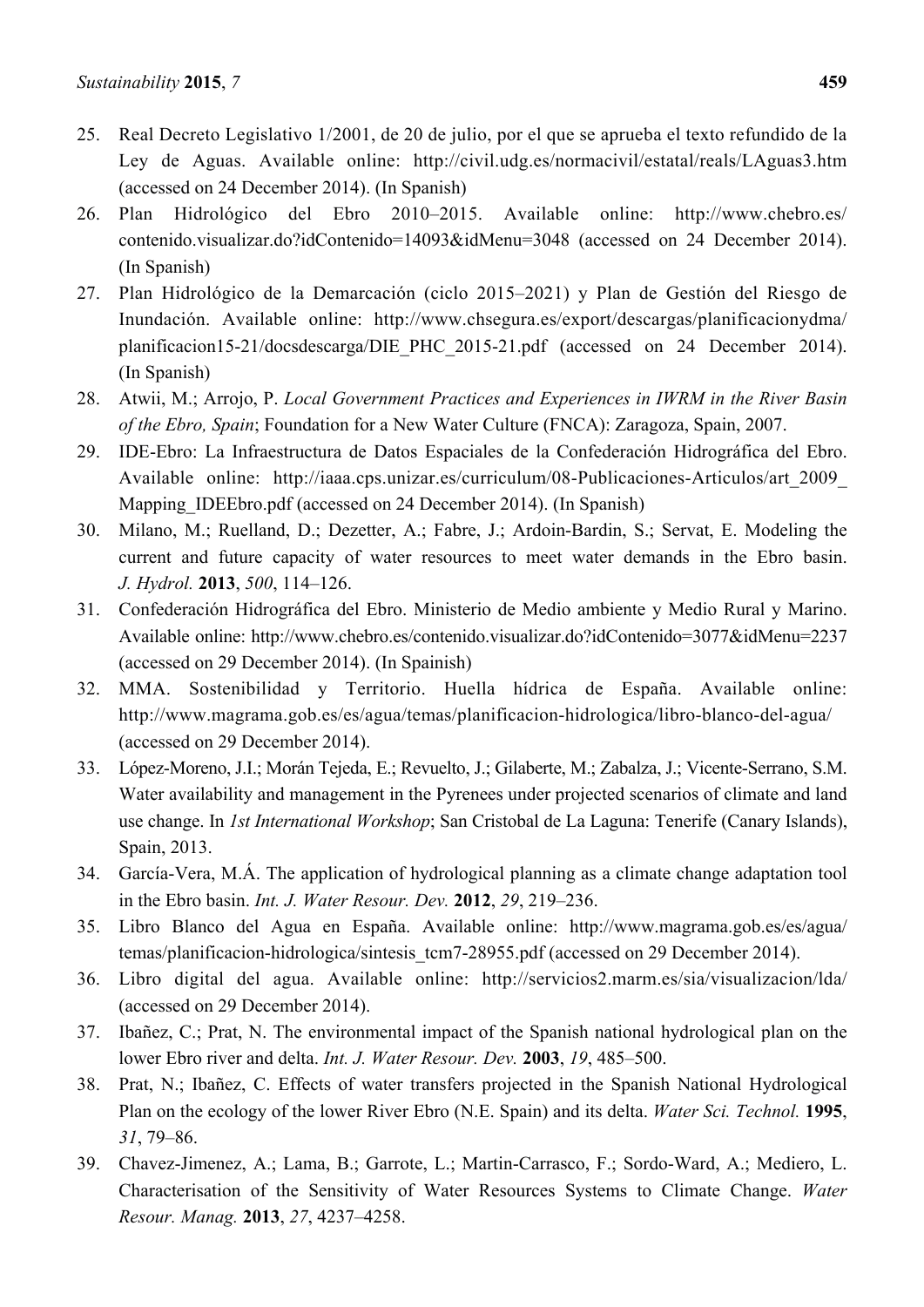- 40. Martin-Carrasco, F.; Garrote, L.; Iglesias, A.; Mediero, L. Diagnosing Causes of Water Scarcity in Complex Water Resources Systems and Identifying Risk Management Actions. *Water Resour. Manag.* **2013**, *27*, 1693–1705.
- 41. Corominas Masip, J. La política de regadíos. ¿es sostenible la propuesta del Plan hidrológico del Ebro de incrementar los regadíos en un 50%? In the Conference Recrecimiento o decrecimiento. Alternativas a Yesa, Navarra, Spain, 28 September 2013. (In Spanish)
- 42. Anejo X. Programa de Medidas Horizonte 2010–2015. Available online: http://www.chebro.es:81/ Plan%20Hidrologico%20Ebro%202010-2015/Memoria/7.-%20Anejos/10.-%20Programa% 20de%20medidas/1.%20ANEJO%20X%20y%20AP%201.pdf (accessed on 24 December 2014). (In Spanish)
- 43. Gallart, F.; Llorens, P. Observations on land cover changes and water resources in the headwaters of the Ebro catchment, Iberian Peninsula. *Phys. Chem. Earth Parts A/B/C* **2004**, *29*, 769–773.
- 44. Vicente-Serrano, S.M.; Lasanta, T.; Romo, M. Analysis of spatial and temporal evolution of vegetation cover in the Spanish central Pyrenees: Role of human management. *Environ. Manag.*  **2004**, *34*, 802–818.
- 45. López-Moreno, J.I.; Beguería, S.; García-Ruiz, J.M. Trends in high flows in the Central Spanish Pyrenees: response to climatic factors or to land-use change? *Hydrol. Sci.* **2006**, *51*, 1039–1050.
- 46. López-Moreno, J.I.; Beniston, M.; García-Ruiz, J.M. Environmental change and water management in the Pyrenees: Facts and future perspectives for Mediterranean mountains. *Glob. Planet. Change*  **2008**, *61*, 300–312.
- 47. López-Moreno, J.I.; Vicente-Serrano, S.M.; Moran-Tejeda, E.; Zabalza, J.; Lorenzo-Lacruz, J.; García-Ruiz, J.M. Impact of climate evolution and land use changes on water yield in the Ebro basin. *Hydrol. Earth Syst. Sci.* **2010**, *7*, 2651–2681.
- 48. López-Moreno, J.I.; Vicente-Serrano, S.M.; Zabalza, J.; Revuelto, J.; Gilaberte, M.; Azorín-Molina, C.; Morán-Tejeda, E.; García-Ruiz, J.M.; Tague, C. Respuesta hidrológica del Pirineo central al cambio ambiental proyectado para el siglo XXI. *Pirineos* **2014**, *169*, doi:10.3989/Pirineos.2014.169004. (In Spanish)
- 49. García-Garizábal, I.; Causapé, J.; Abrahao, R.; Merchan, D. Impact of Climate Change on Mediterranean Irrigation Demand: Historical Dynamics of Climate and Future Projections. *Water Resour. Manag.* **2014**, *28*, 1449–1462.
- 50. Cabrera, E. La Burbuja Hídrica. *Levante*, 5 February 2011.
- 51. Water Framework Directive (WFD). 2000/60/EC of the European Parliament and of the Council of 23 October 2000 establishing a framework for Community action in the field of water policy. *Off. J. Eur. Communities* **2000**, *327*, 1–73.
- 52. Assessment on the National Reform Program and Stability Program for Spain for 2012. Available online: http://ec.europa.eu/europe2020/pdf/nd/swd2012 spain en.pdf (accessed on 24 December 2014).
- 53. De Stefano, L.; Hernández-Mora, N. Water planning and management after the EU Water Framework Directive. In *Water, Agriculture and the Environment in Spain: Can We Square the Circle?* Stefano, L.D., Llamas, R., Eds.; CRC Press: Leiden, The Netherlands, 2012.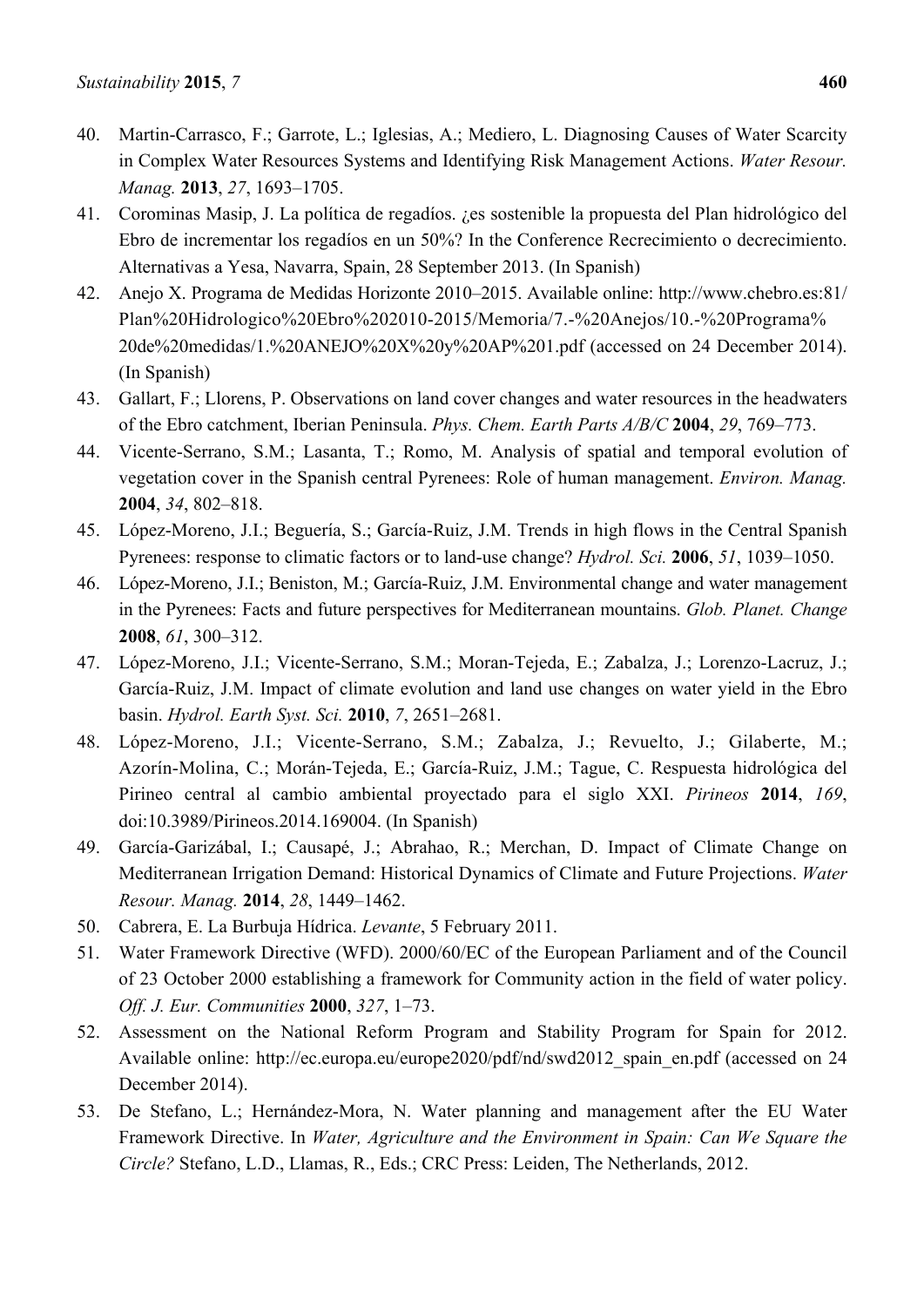- 54. López-Gunn, E.; Cabrera, E.; Custodio, E.; Huertas, E.; Villarroya, F. Institutional reform in Spain to address water challenges. In *Water, Agriculture and the Environment in Spain: Can We Square the Circle?* Stefano, L.D., Llamas, R., Eds.; CRC Press: Leiden, The Netherlands, 2012.
- 55. Pulido-Velazquez, M.; Alvarez-Mendiola, E.; Andreu, J. Design of efficient water pricing policies integrating basinwide resource opportunity costs. *J. Water Resour. Plan. Manag.* **2013**, *139*, 583–592.
- 56. Riegels, N.; Pulido-Velazquez, M.; Doulgeris, C.; Sturm, V.; Jensen, R.; Møller, F.; Bauer-Gottwein, P. A Systems Analysis Approach to the Design of Efficient Water Pricing Policies under the EU Water Framework Directive. *J. Water Resour. Plan. Manag.* **2013**, *139*, 574–582.
- 57. Maestu, J.; Villar, A. *Precios y Costes de los Servicios del Agua en España. Informe Integrado de Recuperación de Costes de los Servicios de Agua en España. Artículo 5 y Anejo III de la Directiva Marco de Agua*; Ministerio de Medio Ambiente: Madrid, Spain, 2007. (In Spanish)
- 58. Bielsa, J.; Cazcarro Castellano, I.; Groot, E.; Sánchez Chóliz, J. Capítulo 14. El coste financiero en la DMA. Tarifas sobre el uso del agua en agricultura. In *La economía del Agua de riego en España. Una Perspectiva Regional*; Gómez-Limón, J.A., Calatrava, J., Garrido, A., Sáez, F.J., Xabadia, À., Eds.; Fundación Cajamar Caja Rural: Almería, Spain, 2009; pp. 263–277.
- 59. Real Decreto 849/1986, de 11 de abril, por el que se aprueba el Reglamento del Dominio Público Hidráulico, que desarrolla los títulos preliminar I, IV, V, VI y VII de la Ley 29/1985, de 2 de agosto, de Aguas. Available online: https://www.boe.es/buscar/act.php?id=BOE-A-1986-10638 (accessed on 24 December 2014). (In Spanish)
- 60. Ley 29/1985 de aguas, de 2 de agosto. Available online: https://www.boe.es/diario\_boe/ txt.php?id=BOE-A-1985-16661 (accessed on 24 December 2014). (In Spanish)
- 61. Tortajada, C.; Joshi, Y.K. Water resources management and governance as part of an overall framework for growth and development: The case of Singapore. *Int. J. Water Gov.* **2013**, *1*, 285–306
- 62. Blomquist, W.; Schlager, E. Political pitfalls of integrated watershed management. *Soc. Nat. Resour.*  **2005**, *18*, 101–117.
- 63. North, D.C. *Institutions, Institutional Change and Economic Performance*; Cambridge University Press: Cambridge, UK, 1990.
- 64. North, D.C. *Institutional Change: A Framework of Analysis*; EconWPA: St. Louis, MO, USA, 1994.
- 65. Taylor, M.; Singleton, S. The communal resource: Transaction costs and the solution of collective action problems. *Polit. Soc.* **1993**, *21*, 195–214.
- 66. Williamson, O.E. The economics of organization: The transaction cost approach. *Am. J. Sociol.*  **1981**, *87*, 548–577.
- 67. Baumgartner, F.; Jones, B.D. *Agendas and Instability in American Politics*; University of Chicago Press: Chicago, IL, USA, 1993.
- 68. Sabatier, P.A.; Jenkins-Smith, H.C. *Policy Change and Learning: An Advocacy Coalition Approach*; Westview Press: Boulder, CO, USA, 1993.
- 69. Stone, D. *Policy Paradox: The Art of Political Decision Making*; W.W. Norton: New York, NY, USA, 2002.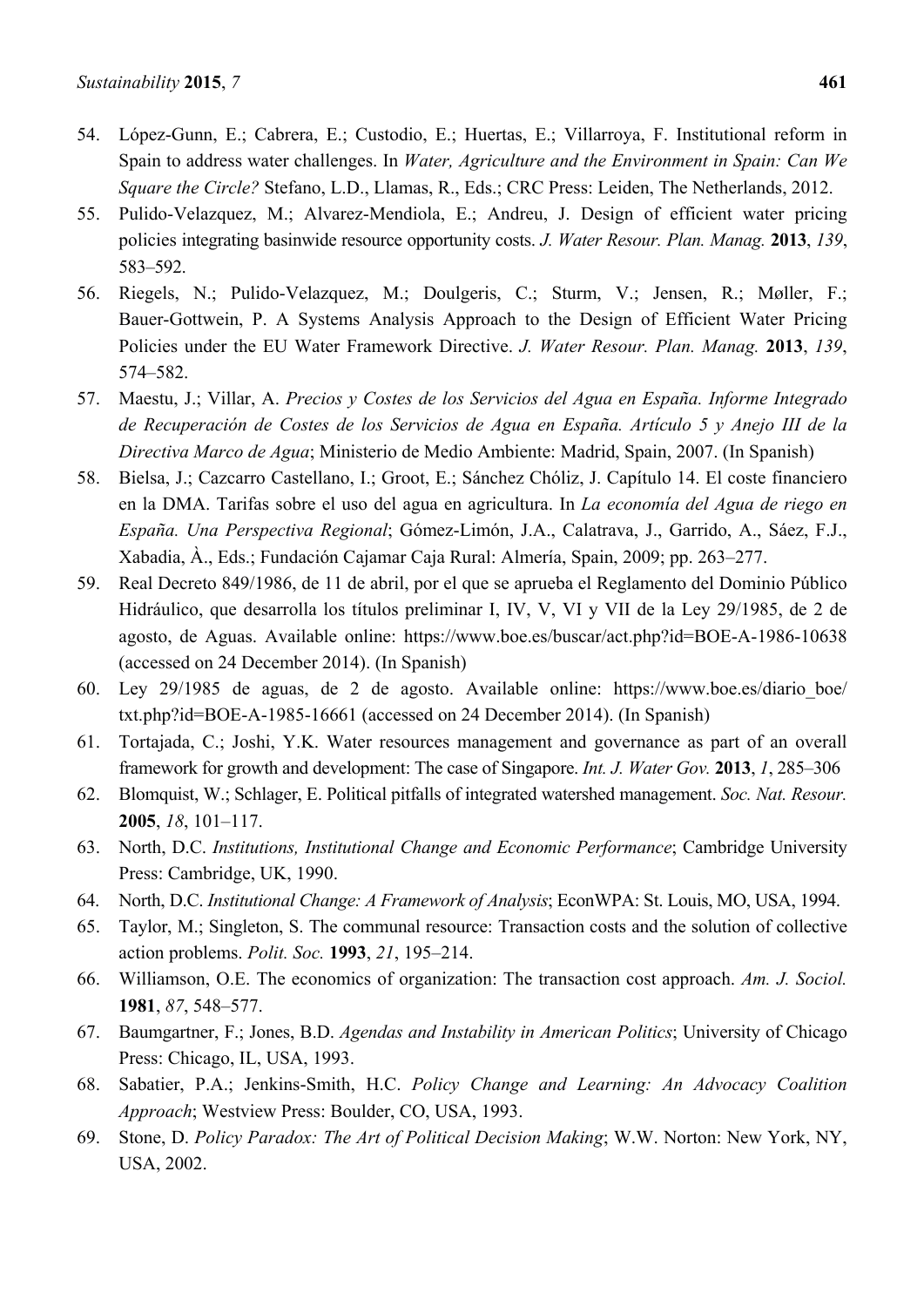- 70. Fischhendler, I.; Heikkila, T. Does Integrated Water Resources Management Support Institutional Change? The Case of Water Policy Reform in Israel. Available online: http://www.ecologyandsociety.org/vol15/iss11/art14/ (accessed on 24 December 2014).
- 71. Kingdom, J.W. *Agendas, Alternatives, and Public Policies*, 2nd ed.; Harper Collins College Publisher: New York, NY, USA, 1995.
- 72. Kartin, A. Factors inhibiting structural changes in Israel's water policy. *Polit. Geogr.* **2000**, *19*, 97–115.
- 73. Sánchez-Chóliz, J. *Economic Analysis of Water Use. Scheme of Important Issues. Hydrological Plan*; Confederación Hidrográfica del Ebro: Zaragoza, Spain, 2007. (In Spanish)
- 74. Rugge, T. *From Small Demonstration Project to Large-Scale Implementation*; Corrections Research, Public Safety Canada: Ottawa, ON, Canada, 2013.
- 75. Bonta, J.; Bourgon, G.; Rugge, T.; Gress, C.; Gutierrez, L. Taking the leap: From pilot project to wide-scale implementation of the Strategic Training Initiative in Community Supervision (STICS). *Justice Res. Policy* **2013**, *15*, 17–35.
- 76. Hartmann, A.; Kharas, H.; Kohl, R.; Linn, J.; Massler, B.; Sourang, C. Scaling up Programs for the Rural Poor: IFAD's Experience, Lessons and Prospects (Phase 2). Available online: http://www.brookings.edu/research/papers/2013/01/ifad-rural-poor-kharas-linn (accessed on 24 December 2014).
- 77. United Nations Development Programme (UNDP). *Scaling Up Local Development Innovations*; UNDP: New York, NY, USA, 2011.
- 78. MSI. *Scaling Up—From Vision to Large Scale Change: A Management Framework for Practitioners*; Management Systems International, Coffey International: Washington, DC, USA, 2012.
- 79. Kohl, R. Scaling up in Agriculture, Rural Development, and Nutrition. Addressing Institutional Challenges to Large-Scale Implementation. Available online: http://www.ifpri.org/sites/default/ files/publications/focus19 12.pdf (accessed on 24 December 2014).
- 80. Bach, H.; Clausen, T.J.; Trang, D.T.; Emerton, L.; Facon, T.; Hofer, T.; Lazarus, K.; Muziol, C.; Noble, A.; Schill, P.; *et al. From Local Watershed Management to Integrated River Basin Management at National and Transboundary Levels*; Mekong River Commission: Vientiane, Lao PDR, 2011.
- 81. CPWF. *Institutional Practices to Scale Up Watershed Management Research*; CGIAR Challenge Program on Water and Food (CPWF): Colombo, Sri Lanka, 2013.
- 82. Darghouth, S.; Ward, C.; Gambarelli, G.; Styger, E.; Roux, J. *Watershed Management Approaches, Policies, and Operations: Lessons for Scaling Up*; The World Bank: Washington, DC, USA, 2008.
- 83. Diallo, A.A. Appraisal and Up-Scaling of Water Conservation and Small-Scale Agriculture Technologies In LCB. Available online: http://www.watergovernance.org/documents/WWW\_PDF/ 2009/thursday/K21/LCB\_Stockholm.pdf (accessed on 29 December 2014).
- 84. GEF. Mid-Term Report of the Fiji GEF Pacific IWRM Demonstration Project: "Environmental and Socio-Economic Protection in Fiji: Integrated Flood Risk Management in the Nadi River Basin". Available online: http://www.pacific-iwrm.org/mid-term-reports/GEF-Pacific-IWRM-Fiji-Draft-Mid-Term-Report.pdf (accessed on 29 December 2014).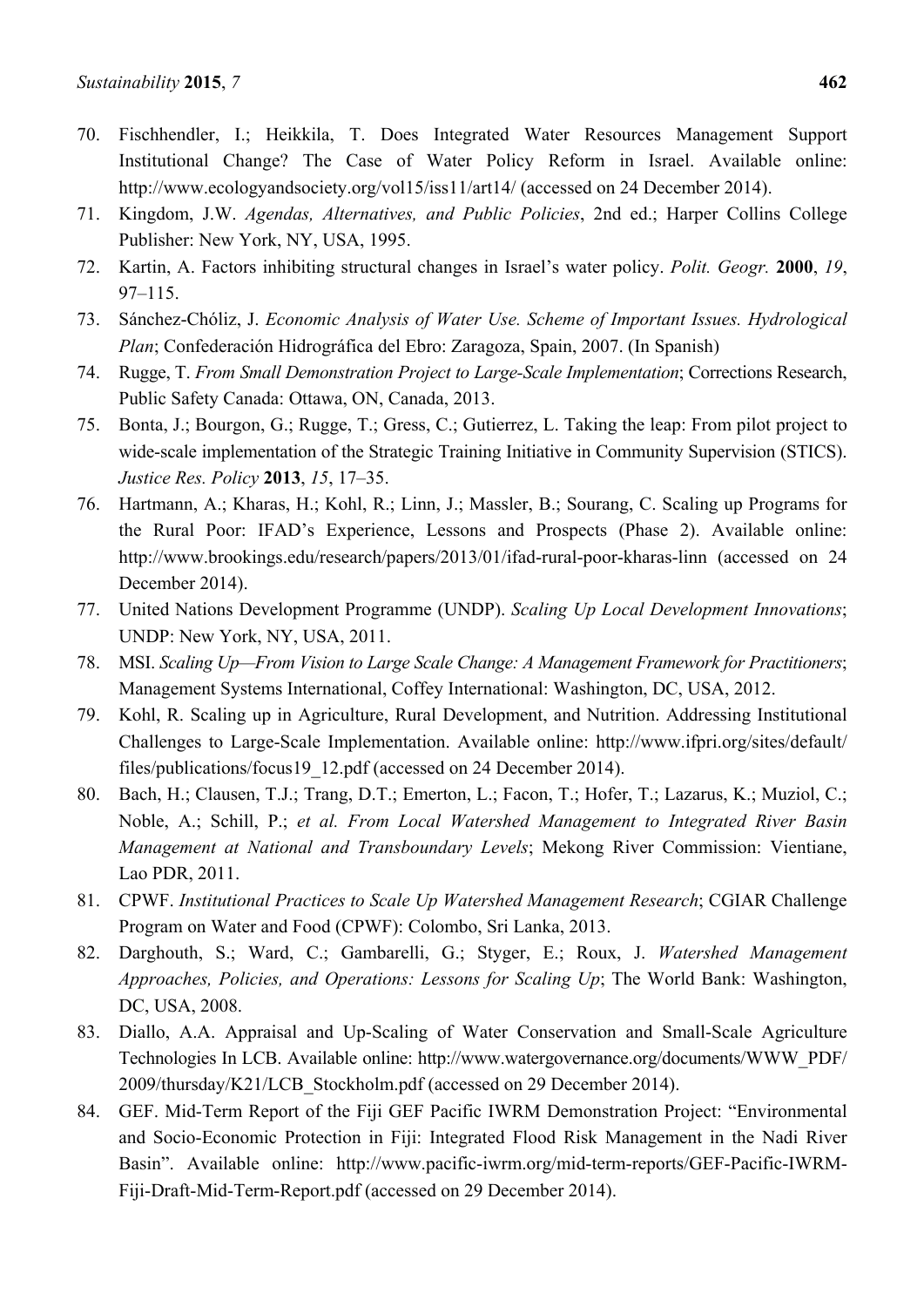- 85. De France, J.; Gordon, B.; Schmoll, O.; Williams, T.; International Water Association (IWA). *Think Big, Start Small, Scale Up. A Road Map to Support Country-Level Implementation of Water Safety Plans*; World Health Organization (WHO): Geneva, Switzerland, 2010.
- 86. Loeve, R.; Dong, B.; Molden, D.; Li, Y.H.; Chen, C.D.; Wang, J.Z. Issues of scale in water productivity in the Zhanghe irrigation system: Implications for irrigation in the basin context. *Paddy Water Environ.* **2004**, *2*, 227–236.
- 87. Martin, A.; Reyes, J.; Swanson, K. Scaling Up Payment for Watershed Services Programs in the Upper Neuse River Basin, A Feasibility Analysis and Guidance Framework. Available online: http://dukespace.lib.duke.edu/dspace/bitstream/handle/10161/5362/MP\_Final.pdf?sequence=3 (accessed on 24 December 2014).
- 88. Mukhtarov, F. *Integrated Water Resources Management: From International Theory to National Practice*; Central European University: Budapest, Hungary, 2007.
- 89. Stucki, V. *Search of Integration. Analyzing the Gap between Theory and Practice of Integrated Water Resources Management with Case Studies from West Africa and International Policy Processes*; Aalto University School of Engineering: Espoo, Finland, 2011.
- 90. Chéné, J.-M. Integrated Water Resources Management: Theory *versus* Practice. *Nat. Resour. Forum* **2009**, *33*, 2–5.
- 91. Jeffrey, P.; Geare, M. Integrated water resources management: Lost on the road from ambition to realisation? *Water Sci. Technol.* **2006**, *53*, 1–8.
- 92. Söderbaum, P.; Tortajada, C. Perspectives for water management within the context of sustainable development. *Water Int.* **2011**, *36*, 812–827.
- 93. Toonen, T. Resilience in public administration: The work of Elinor and Vincent Ostrom from a public administration perspective. *Public Admin. Rev.* **2010**, *70*, 193–202.
- 94. Homenaje al Diálogo Hidráulico en el Matarraña. Dictamen Sobre el río Matarraña. Available online: http://www.ecodes.org/documentos/Matarrana.pdf (accessed on 24 December 2014). (In Spanish)
- 95. Brun, A. France's Water Policy: The Interest and Limits of River Contracts. In *Globalized Water*; Springer: Berlin/Heidelberg, Germany, 2014; pp. 139–147.
- 96. Tippett, J.; Searle, B.; Pahl-Wostl, C.; Rees, Y. Social learning in public participation in river basin management—Early findings from HarmoniCOP European case studies. *Environ. Sci. Policy*  **2005**, *8*, 287–299.
- 97. WSSD. Report of the World Summit on Sustainable Development. In Proceedings of the World Summit on Sustainable Development (WSSD), Johannesburg, South Africa, 26 August–4 September 2002.
- 98. Font, N.; Subirats, J. Water management in Spain: the role of policy entrepreneurs in shaping change. Available online: http://www.ecologyandsociety.org/vol15/iss2/art25/ (accessed on 24 December 2014).
- 99. Arrojo, P. *El Reto ético de la Nueva Cultura del Agua: Funciones, Valores y Derechos en Juego*; Editorial Paidós: Barcelona, Spain, 2006. (In Spainish)
- 100. Walsh, C. Managing urban Water Demand in neoliberal northern Mexico. *Hum. Org.* **2011**, *70*, 54–62.